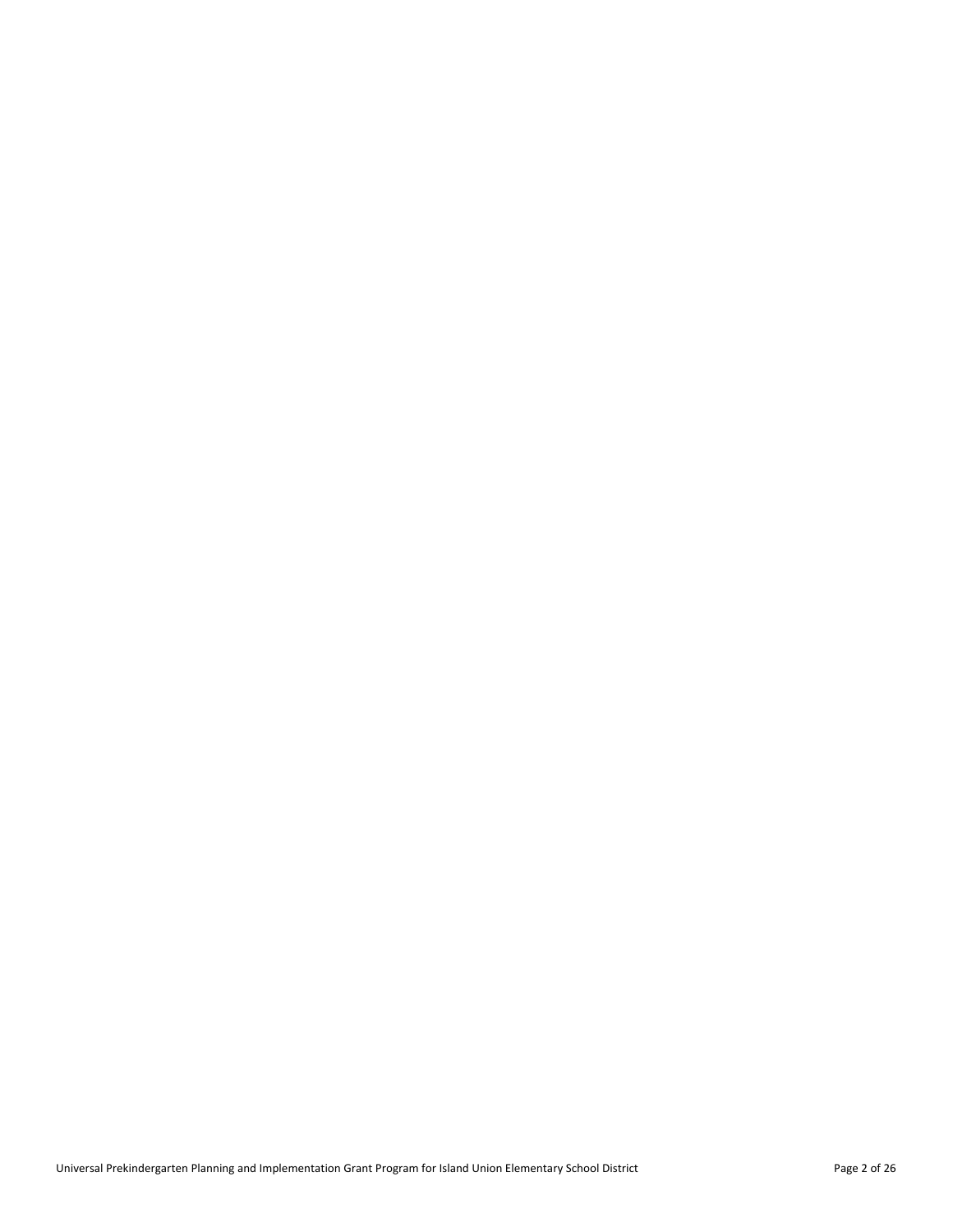## <span id="page-2-0"></span>**Universal Prekindergarten in California**

Decades of research demonstrate that an early and strong foundation for learning matters. Children who have effective learning opportunities before kindergarten have an advantage in school and in life over children who do not, especially children with adverse childhood experiences. Children who attend quality preschool programs are more prepared for school in terms of their early literacy, language, and math skills, their executive function, and social emotional development. In some cases, preschool participants are less likely to be identified for special education services or to be held back in elementary school than children who do not attend developmentally-informed preschool programs that include strong educational components.

California is poised to realize universal prekindergarten (UPK) for all four-year-old children, and to expand services for three-year-old children through bold leadership and the unprecedented investments in the Budget Act of 2021, including universal transitional kindergarten (UTK) and expansion of the California State Preschool Program (CSPP).

The tumult of the COVID-19 pandemic accelerated a call to action to ensure a strong educational foundation for all children, emphasizing the critical role of our education system in supporting children and families' needs and how local flexibility fuels community capacity to meet their needs. California's leaders responded with historic investments in family support, child development and care, and education. Yet, as the Master Plan for Early Learning and Care highlights, realizing the promise of early childhood investments will require all partners—across early learning and care, early education, elementary education, and expanded learning and extended care communities—to work together to create a stronger system designed to meet the needs of the whole child.

# <span id="page-2-1"></span>**The California Universal Prekindergarten Planning and Implementation Grant Program – Overview**

California seeks to set children on a trajectory of lifelong success by investing in early and equitable learning experiences, including infant and toddler supports, such as family leave and access to infant and toddler care, universal preschool for all four-year-old children, and enhanced educational experiences across an aligned preschool to third grade system.

The 2021–22 State Budget package established the UPK Planning and Implementation Grant Program as a state early learning initiative with the goal of expanding access to prekindergarten programs at local educational agencies (LEAs). This grant program provides \$200 million for the California Department of Education (CDE) to allocate directly to LEAs based on a statutory formula to support planning and implementation costs associated with expanding prekindergarten options, such as universally-available transitional kindergarten (TK), CSPP, and Head Start for eligible students, and other local and community-based partnerships. It is important for LEAs to include partners such as CSPP, Head Start, and other early learning and care providers in the co-creation of the local plan. Engaging all partners in the community will enhance resources for families and children and fully utilize and coordinate available resources, including facilities, staff, and funding.

Under the provisions of California Education Code (EC) Section 8281.5, grant funds are allocated to school districts, charter schools, and county offices of education (COEs) with kindergarten enrollment in specific years, according to a specified formula. In addition, funds are allocated to COEs to support countywide planning and capacity building around UPK.

Grant funds may be used for costs associated with creating or expanding CSPP or TK programs, or to establish or strengthen partnerships with other providers of prekindergarten education within the LEA, including Head Start programs, to ensure that high-quality options for prekindergarten education are available for four-year-old children. Allowable costs include, but are not limited to: (1) planning costs, (2) hiring and recruitment costs, (3) staff training and professional development, (4) classroom materials, and (5) supplies.

As a condition of receiving grant funds, state law requires each LEA to create a plan articulating,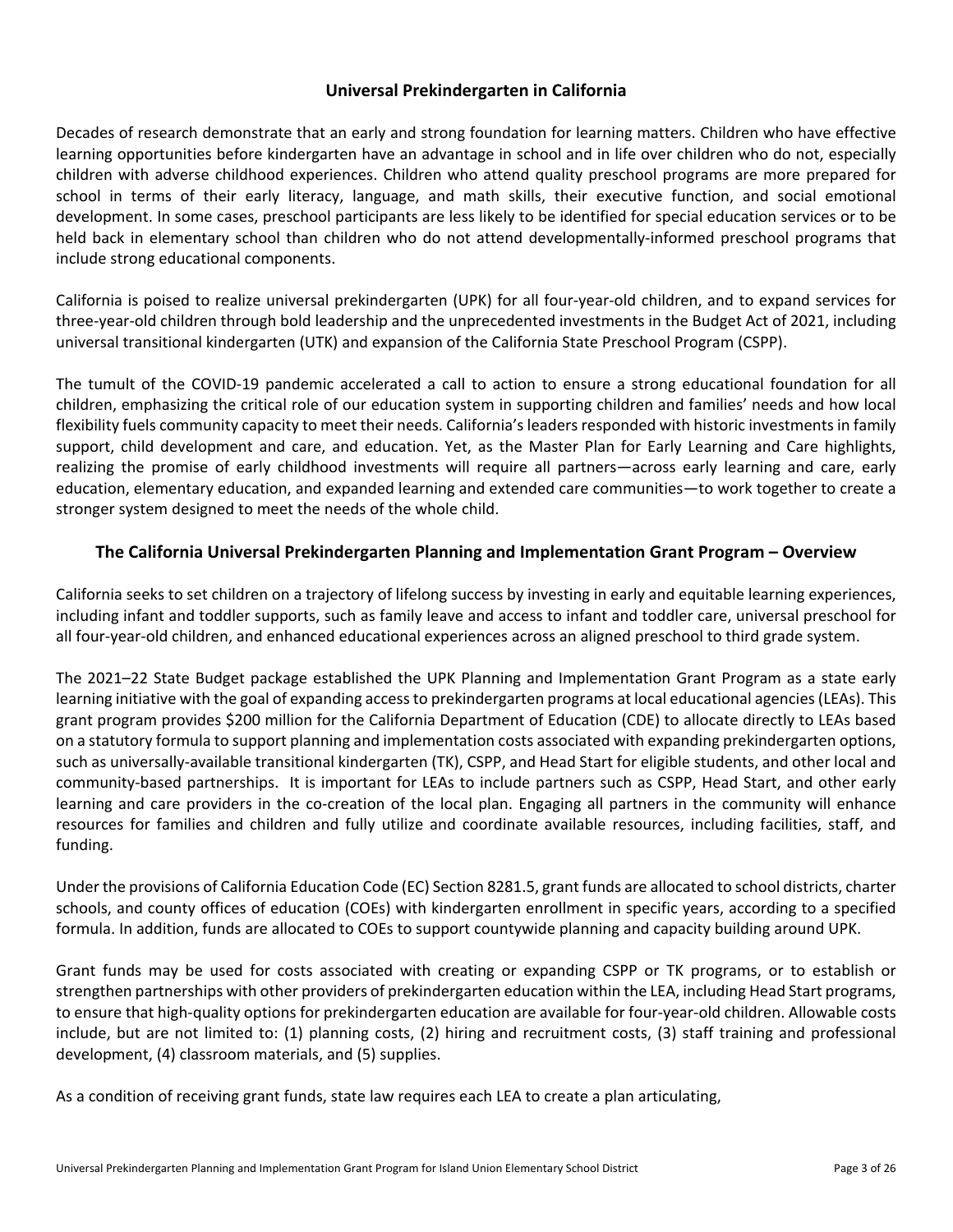how all children in the attendance area of the LEA will have access to full-day learning programs the year before kindergarten that meet the needs of parents, including through partnerships with the LEA's expanded learning offerings, the After-School Education and Safety Program, the California state preschool program, Head Start programs, and other community-based early learning and care programs (EC Section 8281.5).

Under state law, the plan must be developed for consideration by the LEA's governing board or body at a public meeting on or before June 30, 2022, after which the LEA must provide data, as specified by the State Superintendent of Public Instruction, to the CDE. The CDE must encumber funds by June 30, 2024. LEAs will have until June 30, 2025, to use the funds.

In addition, the 2021–22 State Budget also established the Expanded Learning Opportunities Program (ELO-P). The intent of the program is that all LEAs offer all unduplicated students in classroom-based instructional programs access to comprehensive afterschool and intersessional expanded learning opportunities. The ELO-P requires LEAs to offer inperson before or after-school expanded learning opportunities that, when added to the core instructional day, are no fewer than nine hours of combined instructional time and expanded learning opportunities per instructional day (EC Section 46120).

In 2021–22, all LEAs must offer all TK through sixth grade (TK–6) classroom-based, unduplicated pupils an ELO-P and provide access to 50 percent of TK–6 enrolled, classroom-based, unduplicated pupils. Commencing in 2022–23, as a condition of apportionment, LEAs with an Unduplicated Pupil Percentage (UPP) at or above 80 percent must offer an ELO-P to all TK–6 classroom-based pupils and provide access to all TK–6 classroom-based pupils upon parent or guardian request. LEAs with an UPP below 80 percent must offer an expanded learning opportunity to all TK–6 classroom-based, unduplicated pupils and provide access to 50 percent of TK–6 enrolled classroom-based, unduplicated pupils. LEAs receiving ELO-P funding must meet all TK–6 requirements, which include, but are not limited to, offering a minimum of a nine-hour day for students TK–6 during the school year, providing pupil access, and offering 30 non-school days of programming, such as during summer and intersession periods.

Summer and intersession programming are also offered through many other early learning programs such as CSPP, Head Start, and early learning and care providers. Sharing costs, staff, and resources can support implementation of TK that provides for full-day supports while also meeting parental needs and supporting parental choice of program and setting type. LEAs should consider how these services will be offered as part of their UPK Plan. For key definitions related to UPK in California, see Appendix I.

# <span id="page-3-0"></span>**Planning Template Purpose**

The UPK Planning Template has been created to: (1) offer planning questions for LEA consideration in developing comprehensive plans for UPK that meet community and family needs, and (2) outline the data that will be required for submission to the CDE to meet the requirements of EC Section 8281.5.

This template includes recommended and required planning questions. Collectively, the recommended and required questions form a set of core planning questions the CDE believes are critical to supporting the development of a comprehensive, responsive, and community-centered UPK Plan.

- Recommended Questions: LEAs are highly encouraged to incorporate answers to these questions in their UPK Plans. Responses to these questions are not required for submission to the CDE but do support more holistic planning that meets the intent of these funds.
- Required questions: LEAs will be required to answer the required data questions outlined in this template in a survey that will be issued by the CDE following the June 30, 2022, deadline for LEAs to present their plans to their governing boards.

The CDE will be collecting information on the answers to the required questions after July 30, 2022, in a survey. This will allow the CDE to learn about how LEAs are planning to implement UPK, and to identify what additional support may be needed to help LEAs as they move along the implementation process.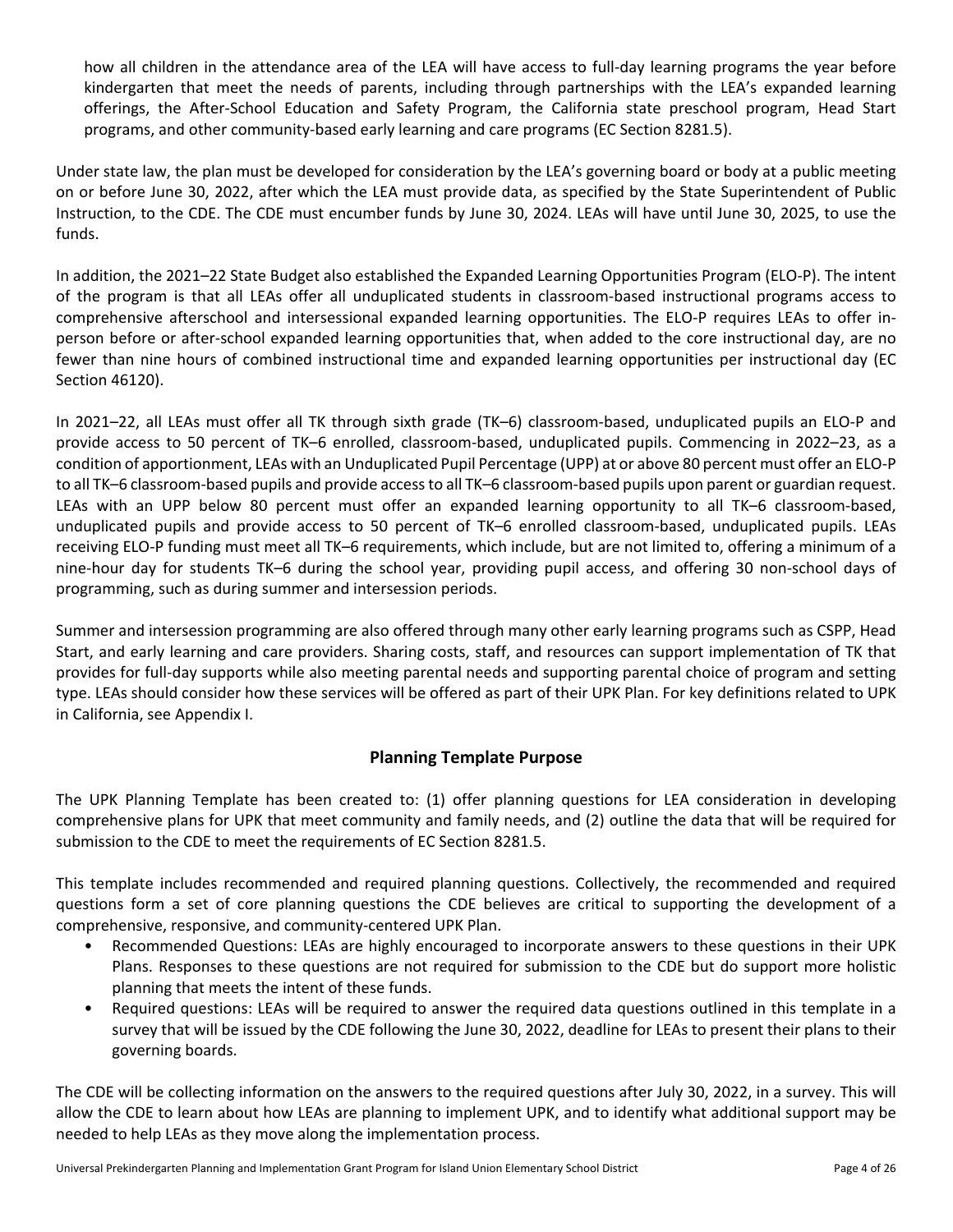The questions required for submission to the CDE should be answered based on what the LEA plans to implement in the 2022–23 school year. However, the CDE encourages that LEAs, when developing their UPK Plan for consideration by their local governing board, look beyond the first year of implementation and lay the foundation for the full implementation period. The CDE also encourages LEAs to look to their Local Control and Accountability Plans (LCAPs) to identify where their LCAPs already include relevant opportunities for alignment, and to consider the results of the UPK planning and implementation efforts as it pertains to future updates to their LCAPs.

The UPK Planning Template is organized as follows:

- 1. Self-Certification
- 2. Projected Enrollment and Needs Assessment
- 3. Focus Area Planning
	- a. Vision and Coherence
	- b. Community Engagement and Partnerships
	- c. Workforce Recruitment and Professional Learning
	- d. Curriculum, Instruction, and Assessment
	- e. LEA Facilities, Services, and Operations
- 4. Technical Assistance Questions

The CDE encourages COEs to use this template as a guide for developing their own plans for how they will support the districts in their county to assess options, make decisions, and construct a plan that includes the required questions and considers the recommended questions found in this template.

# <span id="page-4-0"></span>**Accompanying Guidance**

To help introduce LEA leaders to early education concepts, agencies, and structures, the CDE will release an accompanying Guidance Document in early 2022, that will include information on the following:

- 1. Local LEA indirect service agencies and partners (for example, child care local planning council [LPC], Resource and Referral program [R&R], Alternative Payment Program [APP]);
- 2. Allowable ways to layer funding sources and programs to achieve full-day programming for four-year-old children;
- 3. Requirements for TK and early education facilities;
- 4. UPK workforce requirements for CSPP and TK educators, including the Early Learning Career Lattice, Commission on Teacher Credentialing (CTC) Child Development Teacher Permit information, information on the Multiple Subject Teaching Credential requirements, and TK educator professional learning;
- 5. Other available resources for UPK Implementation:
	- a. Workforce development grants and funds that can be accessed to help candidates obtain early education and TK qualifications (for example, federal stimulus funds, Educator Effectiveness Block Grant, and others);
	- b. Funding sources that can be utilized for facilities;
	- c. Funding sources that can be utilized for extended learning and care;
- 6. Research on the importance of participating in quality early education and research demonstrating the long-term impact on attendance, behavior, graduation rates, and academic and career success; and
- 7. Other resources aligned with the questions presented in the UPK Planning Template.

Additionally, the CDE will work with partners to ensure the release of additional information and technical assistance in the form of guidance, resources, tools, and regularly-scheduled webinars. Topics will include workforce, support for multilingual learners, and inclusive early education practices, among others.

# <span id="page-4-1"></span>**Directions, Timeline, and Suggested Planning Process**

LEAs are encouraged to use this template to fulfill the EC Section 8281.5 requirement to create a UPK Plan that articulates how the LEA will facilitate access to full-day learning for all children the year before kindergarten, including their partnerships with CSPP, Head Start, other preschool partners, and extended learning and care partners. The CDE will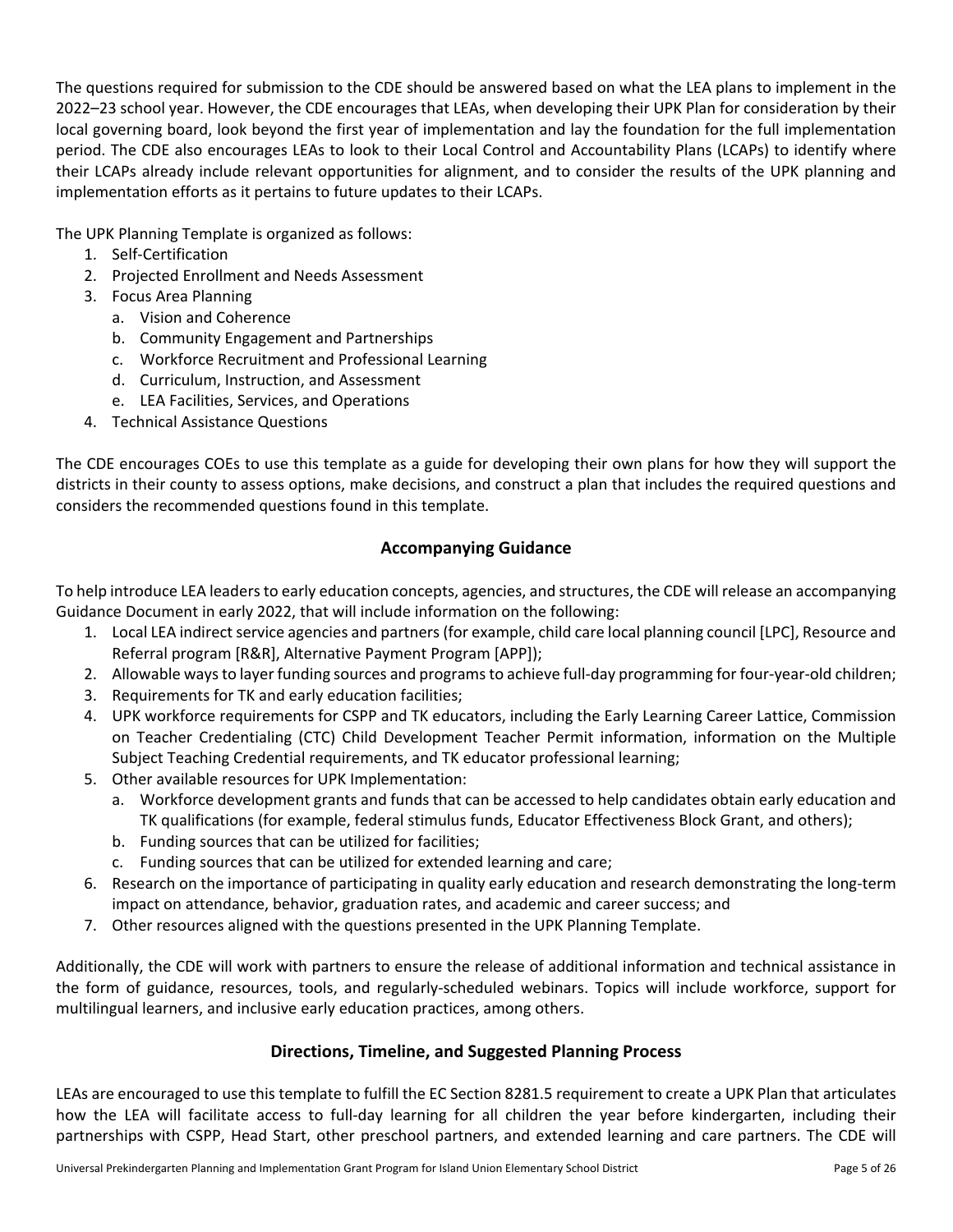disseminate a survey to collect responses to the required questions in this template following the June 30, 2022, deadline for presenting plans to the local governing board.

The CDE recommends the following process and timeline after the release of this UPK Planning Template in December 2021:

- 1. LEAs convene a planning team, including staff from the early learning department and Head Start (if these exist), curriculum and instruction, student programs, workforce and human resources (HR), business services, special education, multilingual education, expanded and after-school learning, and facilities.
- 2. The CDE, along with partners, will release guidance, resources, and additional information to support LEAs in the development of their UPK plan. LEAs should review this guidance as part of their planning process, and COEs should use the guidance to inform the support they offer to LEAs.
- 3. COEs develop plans for how they will support LEAs in their county to assess options, make decisions, and construct plans that address the required questions and consider the recommended questions found in this template. COEs should communicate with the LEAs in their county about the types of information, resources, and technical assistance the COE is able to offer to support the UPK planning process.
- 4. LEAs conduct outreach and engagement activities with local R&Rs, LPCs, and existing extended learning and care providers including early learning and child care providers operating within the LEA's enrollment attendance boundary.
- 5. LEAs convene a public engagement process to gather input and perspectives to inform the plan. This engagement process should include parents, early learning communities (including CSPP, Head Start, and the Head Start Policy Council), and expanded learning communities (including the After-School Education and Safety [ASES] Program). To ensure meaningful engagement, the CDE recommends LEAs complete this by March 1, 2022.
- 6. If the LEA wants technical assistance from their COE, the CDE recommends LEAs submit a draft of the UPK Plan to their COE for review by April 15, 2022.
- 7. Planning teams meet with the COE to discuss the LEA's draft, including local constituency input, by June 1, 2022.
- 8. Planning teams present a draft plan to the school board by June 30, 2022.
- 9. The plan shall demonstrate how families will have access to full-day learning programs the year before kindergarten that meet the needs of parents, including through partnerships with the LEA's expanded learning offerings, the ASES Program, CSPP, Head Start programs, and other community-based early learning and care programs.

Following the presentation of the plan to the LEA's school board, the LEA shall respond to the CDE's subsequent requests for information no later than July 31, 2022.

# <span id="page-5-0"></span>**Key Considerations**

# <span id="page-5-1"></span>**Transitional Kindergarten Implementation Timeline**

As a condition of receipt of apportionment, school districts and charter schools must implement universally available TK for all four-year-old children by 2025–26 (EC 48000[c][1]). LEAs are encouraged to consider how this implementation timeline will impact elements of their UPK Plan, including whether implementing UTK on a fast timeline will allow the LEA to reach economies of scale with regard to the number of classrooms and TK teachers needed. The table below illustrates the UTK implementation timeline, including eligibility and ratios.

# **Table: TK Eligibility, Ratio, and Class Size Requirements by Fiscal Year**

| Type of<br><b>Requirement</b> | $2021 - 22$                               | $2022 - 23$     | $2023 - 24$                                                                          | $2024 - 25$         | $2025 - 26$ |
|-------------------------------|-------------------------------------------|-----------------|--------------------------------------------------------------------------------------|---------------------|-------------|
| Eligibility                   |                                           |                 | Turn five between Turn five between Turn five between Turn five between Turn four by |                     |             |
|                               | September 2 and                           | September 2 and | September 2 and                                                                      | September 2 and     | September 1 |
|                               | December 2; at                            | February 2; at  | April 2; at district                                                                 | June 2; at district |             |
|                               | district discretion, district discretion, |                 | discretion, turn                                                                     | discretion, turn    |             |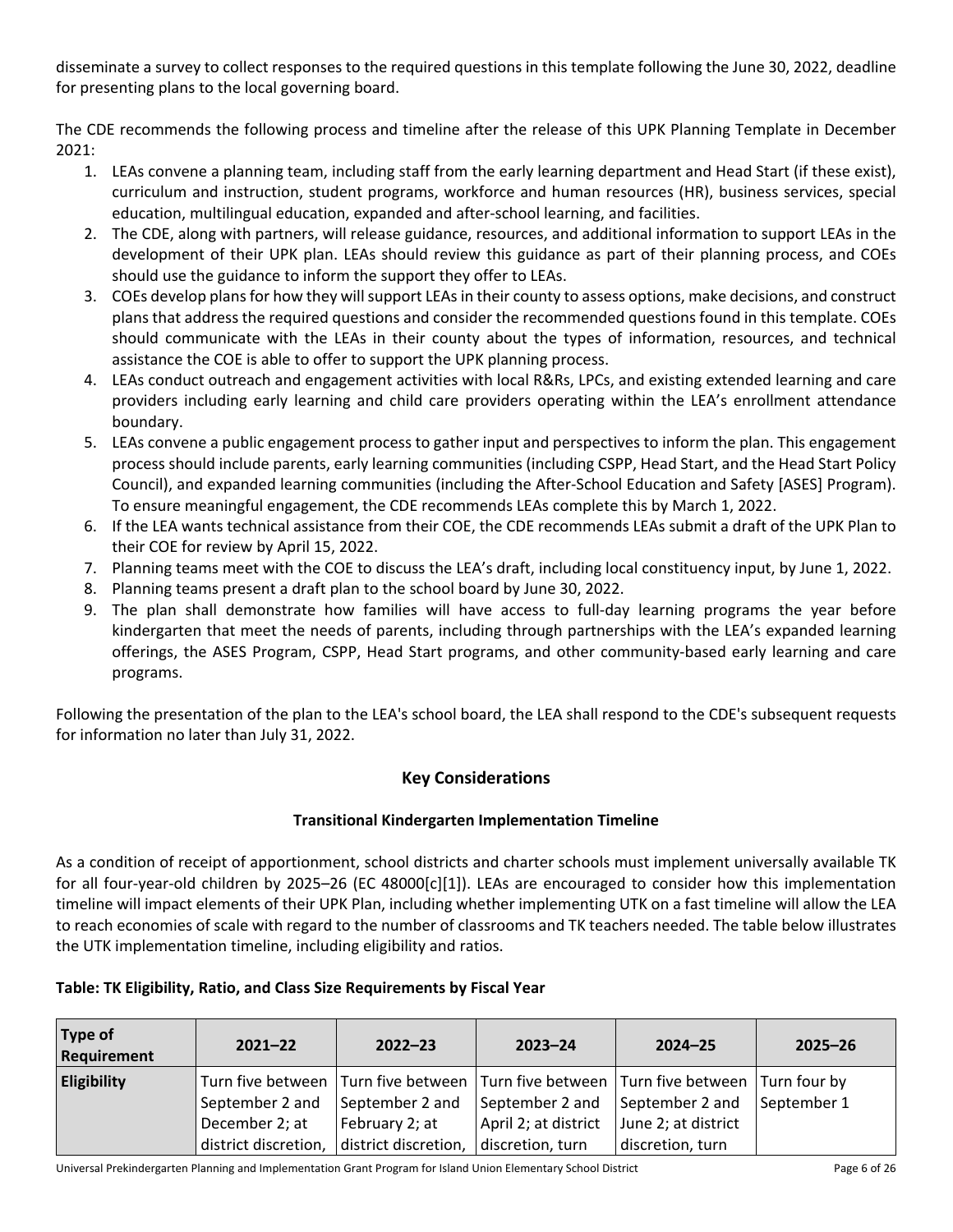| <b>Type of</b><br>Requirement | $2021 - 22$                                                          | $2022 - 23$                                                          | $2023 - 24$                                                                   | $2024 - 25$                         | $2025 - 26$ |
|-------------------------------|----------------------------------------------------------------------|----------------------------------------------------------------------|-------------------------------------------------------------------------------|-------------------------------------|-------------|
|                               | turn five between<br>December 3 and<br>the end of the<br>school year | turn five between<br>February 3 and<br>the end of the<br>school year | five between April   five between June<br>3 and the end of<br>the school year | 3 and the end of<br>the school year |             |
| <b>Ratios</b>                 | Not specified                                                        | 1:12                                                                 | $1:10**$                                                                      | $1:10**$                            | $1:10**$    |
| <b>Class Size</b>             | 24                                                                   | 24                                                                   | 24                                                                            | 24                                  | 24          |

\* average class size across the school site

\*\* Subject to future legislative appropriation

#### <span id="page-6-0"></span>**Supporting a Preschool through Third Grade Continuum**

The CDE recently launched a Preschool through Third Grade (P–3) Alignment Initiative rooted in research that suggests the gaps in children's opportunities and learning outcomes demand system-level reform at the state, county, district, school, and community level. Through this work, the CDE hopes to disrupt inequities, address bias, and promote equitable opportunities for California's early learners. UPK implementation presents a critical opportunity to strengthen P–3 alignment, as a means of sustaining and accelerating the improved child outcomes associated with high-quality, early learning experiences.

To ensure the LEA's plan is aligned with the vision of a P–3 continuum, the development team for the LEA UPK Plan (for which this document is a template) should include staff from the early education department (if there is one), curriculum and instruction, student programs, workforce, HR, business services, special education, multilingual education, expanded learning and afterschool, and facilities. Furthermore, to create a strong UPK system that meets families' needs, the voices and choices of parents should be centered. Furthermore, LEAs should conduct outreach to the early learning and care providers that operate within the zip codes that the LEA serves to include them in informing the development of the LEA's UPK Plan.

As a best practice, the CDE recommends LEAs convene a public engagement process to gather input and perspectives to inform the plan by March 1, 2022. This engagement process should include parents, early education communities (including CSPP and Head Start), expanded learning communities (including the ASES Program), and early learning and care (including center- and home-based child care) in order to gather information from impacted communities to inform the development of this plan.

#### <span id="page-6-1"></span>**Full-Day, Extended Learning and Care**

State law does not require LEAs to operate a TK program that offers full-day early learning to all children the year before kindergarten; however LEAs must articulate how they plan to offer full-day, early learning programming to all students, and how they are partnering or plan to partner with other programs, such as those listed in the statute, to ensure that every child has access to extended learning and care that, combined, equates to a full-day of programming that meets the community's needs.

Additionally, starting in the 2022–23 school year, LEAs receiving ELO-P funding must offer nine hours of combined instructional time and expanded learning opportunities per instructional day to all unduplicated children enrolled in TK and at least 30 intersession days; however, LEAs are not required to exclusively use ELO-P funding to meet the requirement. LEAs can instead partner with Head Start, CSPP, ASES, or other community-based child care programs to fund and provide the additional extended learning and care hours needed to reach nine hours. (EC Section 46120). This would allow the LEA to use ELO-P funds to provide additional service hours or services for additional children.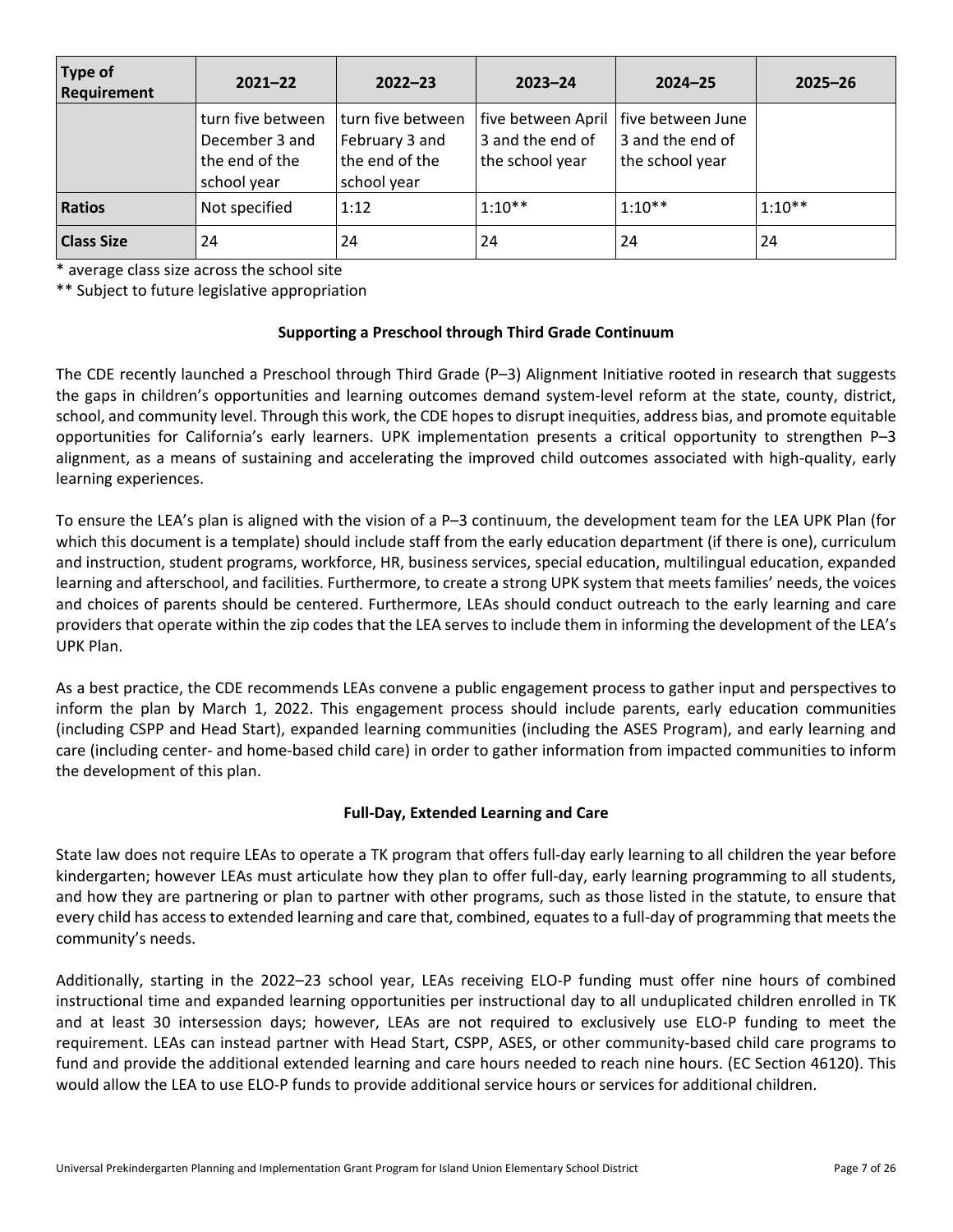#### <span id="page-7-0"></span>**Creating Joint or Aligned Plans**

LEAs are permitted to partner in creating a joint UPK Plan and may submit the same plan for multiple LEAs. Small and rural LEAs serving similar communities, especially those with low TK or kindergarten average daily attendance (ADA), are strongly encouraged to consider creating a joint UPK Plan which includes non-district learning programs serving four-yearold children. LEAs are also encouraged to consider partnering with other nearby LEAs to submit a joint UPK Plan or with their COE to create a single, countywide plan. These joint plans should be developed in conjunction with CSPP, Head Start, other preschool programs, and early learning and care providers.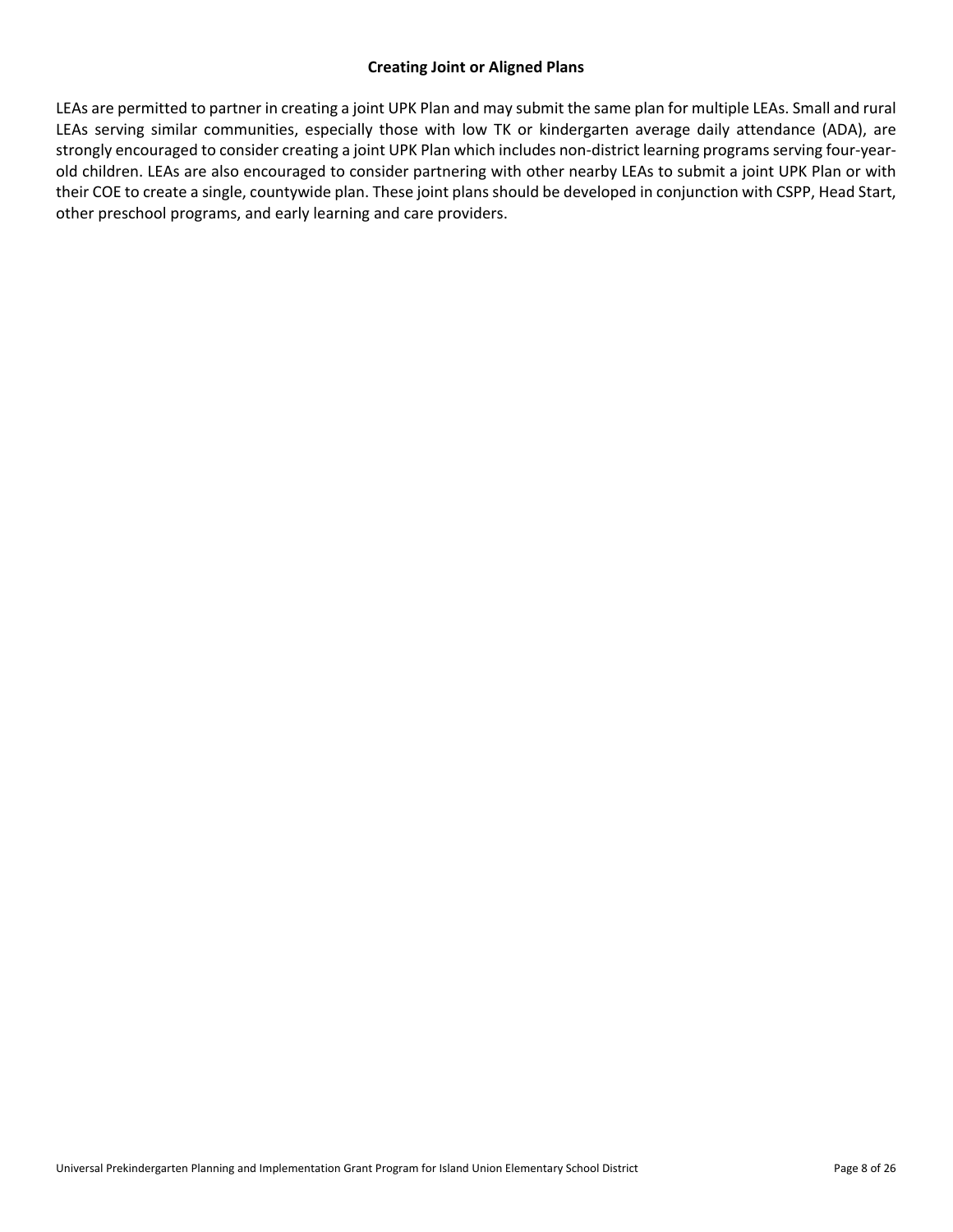# <span id="page-8-1"></span><span id="page-8-0"></span>**UPK Planning Template Self-Certification**

In the data collection survey submitted to the CDE, LEAs must self-certify they developed a plan that was presented for consideration by the governing board or body at a public meeting on or before June 30, 2022, for how all children in the attendance area of the LEA will have access to full-day learning programs the year before kindergarten that meet the needs of parents, including through partnerships with the LEA's expanding learning offerings, ASES, CSPP, Head Start programs, and other community-based early learning and care programs.

#### 1. Please complete the following table:

| <b>LEA Name</b>                    | Contact Name and Title of the<br>Individual Self-Certifying the<br>  Statement Above | Email                                                | <b>Phone</b> |  |
|------------------------------------|--------------------------------------------------------------------------------------|------------------------------------------------------|--------------|--|
| Union<br>Island<br>School District | Elementary   Charlotte Hines                                                         | charlottehines@island.k1   (559) 924-6424<br>2.ca.us |              |  |

2. Did the LEA develop a joint plan with multiple LEAs (for example, multiple small and rural LEAs serving similar communities or countywide plans developed with support of the COE for all LEAs in the county)? [select one]

No

3. If the LEA answered Yes to Question 2, what other LEAs are part of this joint plan?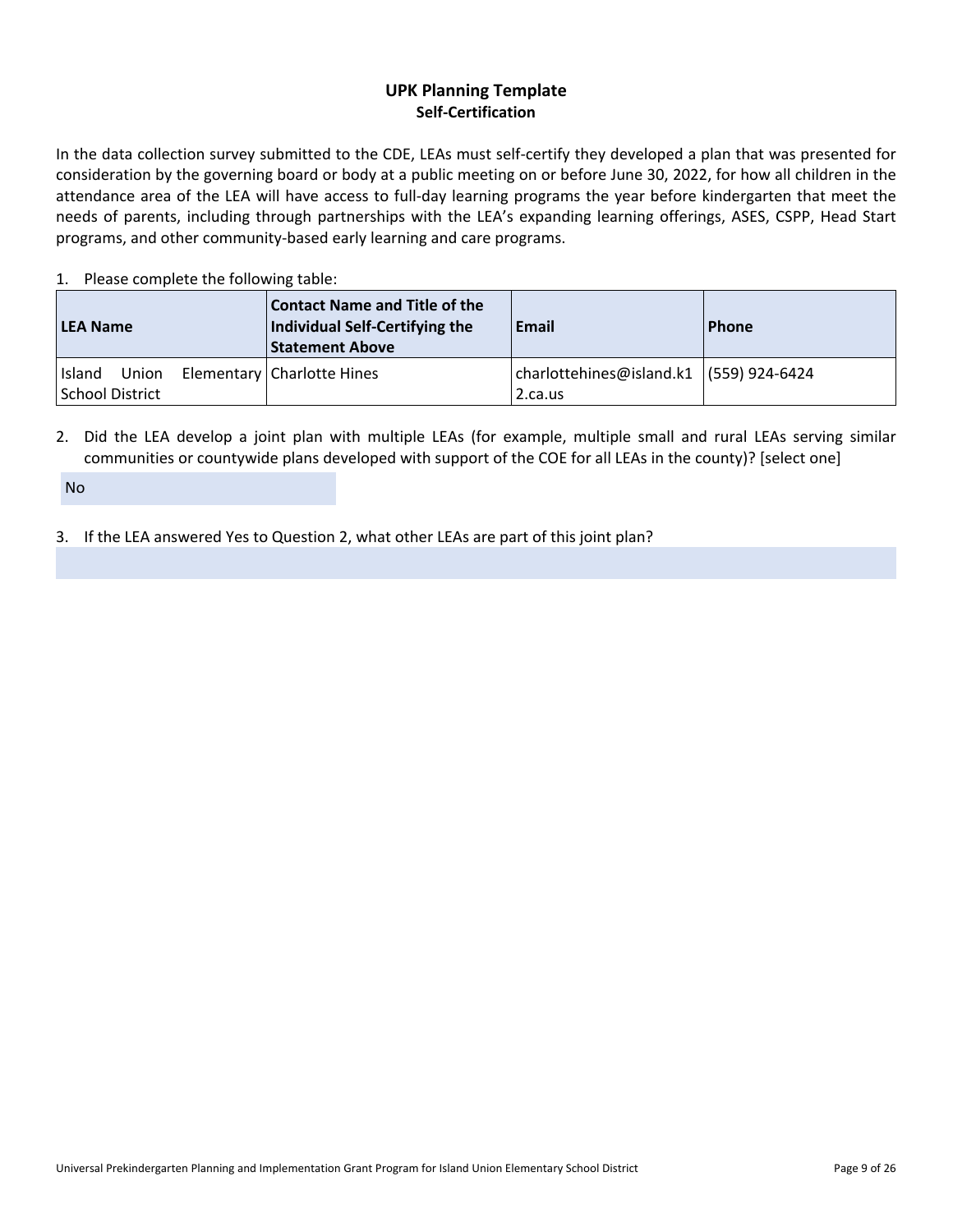# <span id="page-9-1"></span><span id="page-9-0"></span>**Projected Enrollment and Needs Assessment Recommended Planning Questions**

The CDE recommends LEAs prioritize these questions as part of their UPK Plan in addition to required questions.

- 1. What do existing data sources indicate about parental needs and preferences related to early learning and care programs for three- and four-year-old children in the LEAs attendance area? (LEAs are encouraged to work with local early learning and care partners such as CSPP, Head Start programs, LPCs, R&Rs, and APPs, and utilize data sources such as LPC Needs Assessment data, Head Start Needs Assessments, and so on)
- 2. Using the projected TK enrollment for the LEA provided by the CDE, make modifications to the LEA's TK student estimates and make cumulative facilities and staffing estimates needed each year from school year 2022–23 to 2025–26. Complete the following tables.

#### **Table: Projected Student Enrollment**

| Type of Student             | 2019-20 | <b>Current</b><br>(TK-eligible children<br>turn five between<br>September 2 and<br>December 2,<br>inclusive) | $2022 - 23$<br>(TK-eligible children<br>turn five between<br>September 2 and<br>February 2, inclusive) | $2023 - 24$<br>(TK-eligible children<br>turn five between<br>September 2 and<br>April 2, inclusive)4 | $2024 - 25$<br>(TK-eligible children<br>turn five between<br>September 2 and June<br>2, inclusive) | $2025 - 26$<br>(TK-eligible children<br>turn four by<br>September 1) |
|-----------------------------|---------|--------------------------------------------------------------------------------------------------------------|--------------------------------------------------------------------------------------------------------|------------------------------------------------------------------------------------------------------|----------------------------------------------------------------------------------------------------|----------------------------------------------------------------------|
| <b>TK Students</b>          |         | 4                                                                                                            |                                                                                                        | b                                                                                                    | 8                                                                                                  |                                                                      |
| <b>CSPP</b> (if applicable) |         |                                                                                                              |                                                                                                        |                                                                                                      |                                                                                                    |                                                                      |

#### **Table: Facilities Estimates (Cumulative)**

| <b>Type of Facility</b>                                                           | $2019 - 20$ | <b>Current</b> | $2022 - 23$ | $2023 - 24$ | $2024 - 25$ | $2025 - 26$ |
|-----------------------------------------------------------------------------------|-------------|----------------|-------------|-------------|-------------|-------------|
| <b>TK Classrooms</b>                                                              |             |                |             |             |             |             |
| <b>CSPP Classrooms</b>                                                            |             |                |             |             |             |             |
| <b>Head Start or Other</b><br><b>Early Learning and</b><br><b>Care Classrooms</b> |             |                |             |             |             |             |

#### **Table: Staffing Estimates (Cumulative)**

| Type of Staff                            | $2019 - 20$ | <b>Current</b> | $2022 - 23$ | $2023 - 24$ | $2024 - 25$ | $2025 - 26$ |
|------------------------------------------|-------------|----------------|-------------|-------------|-------------|-------------|
| <b>TK</b>                                |             |                |             |             |             |             |
| <b>TK Teacher's</b><br><b>Assistants</b> |             |                |             |             |             |             |

Universal Prekindergarten Planning and Implementation Grant Program for Island Union Elementary School District Page 10 of 26 and Union Elementary School District Page 10 of 26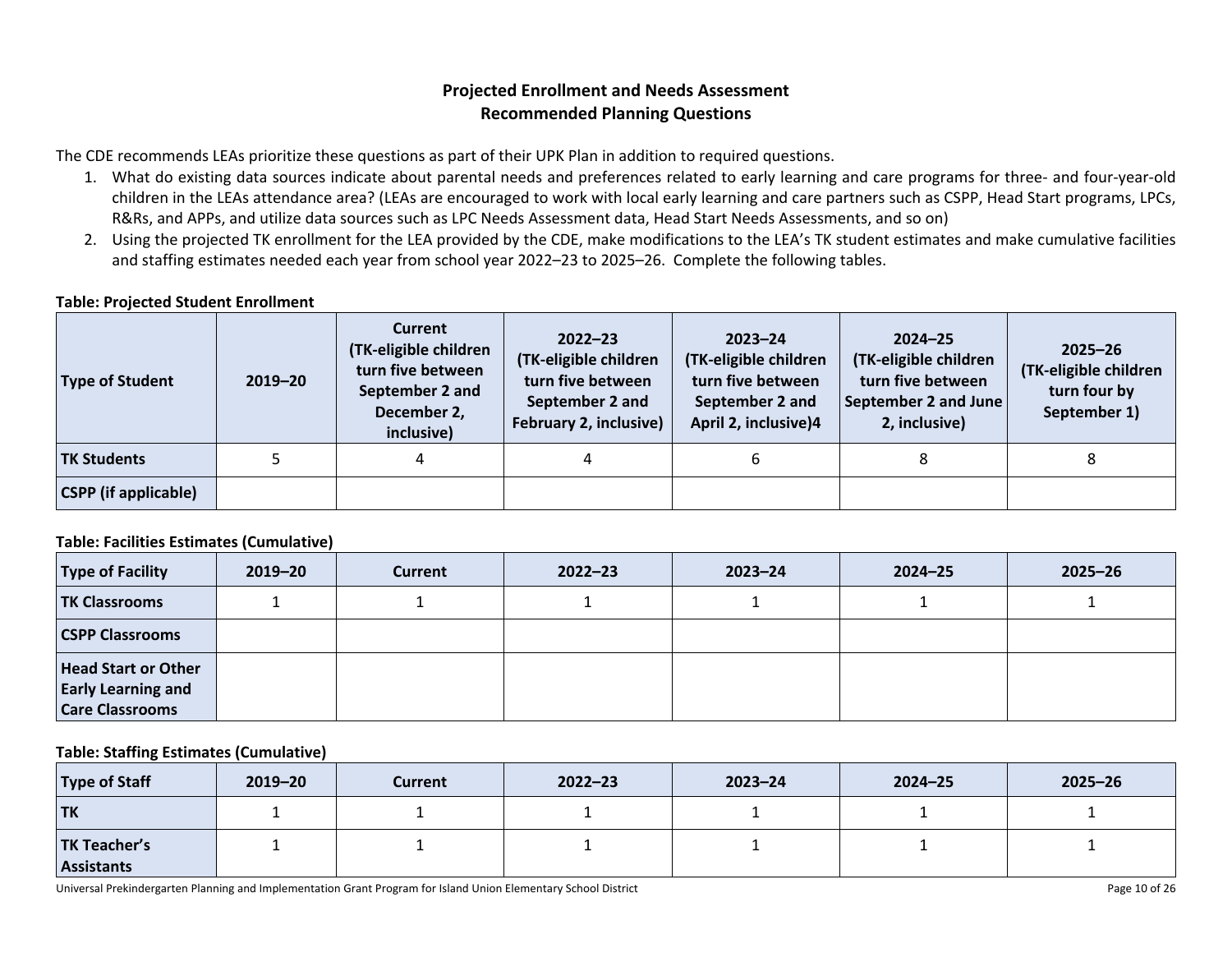| <b>Type of Staff</b>                                                 | 2019-20 | <b>Current</b> | $2022 - 23$ | $2023 - 24$ | $2024 - 25$ | $2025 - 26$ |
|----------------------------------------------------------------------|---------|----------------|-------------|-------------|-------------|-------------|
| <b>CSPP</b> (if applicable)                                          |         |                |             |             |             |             |
| <b>Other CSPP</b><br><b>Classroom Staff (if</b><br>applicable)       |         |                |             |             |             |             |
| <b>Early Education</b><br>District-level staffing<br>(if applicable) |         |                |             |             |             |             |

3. As part of the ELO-P requirements, EC Section 8281.5 requires LEAs to offer or partner in offering in-person before school or after-school expanded learning opportunities that, when added to daily instructional minutes, are no fewer than nine hours of combined instructional time and expanded learning opportunities per instructional day, including through partnerships with the LEA's expanding learning offerings, ASES, CSPP, Head Start programs, and other community-based early learning and care programs.

Consider your estimated number of TK students. Estimate the number of TK students that will utilize extended learning and care services in addition to the TK instructional minutes. Then, working with local early learning and care and expanded learning partners, estimate the number of slots available for TK students in the following programs:

#### **Table: Projected Number of TK Students Utilizing Extended Learning and Care**

| 2019-20 | Current | $2022 - 23$ | $2023 - 24$ | $2024 - 25$ | $2025 - 26$ |
|---------|---------|-------------|-------------|-------------|-------------|
|         |         |             |             |             |             |

#### **Table: Projected Number of Slots Available for TK Students**

| <b>Slot Type</b>          | $2019 - 20$ | <b>Current</b> | $2022 - 23$ | $2023 - 24$ | $2024 - 25$ | $2025 - 26$ |
|---------------------------|-------------|----------------|-------------|-------------|-------------|-------------|
| <b>Head Start</b>         |             |                |             |             |             |             |
| <b>ASES Program/ELO-P</b> |             |                |             |             |             |             |

#### <span id="page-10-0"></span>**Required Questions**

**CDE will be requiring this information be completed after the plan is presented to the governing board.** There are no required questions in this section.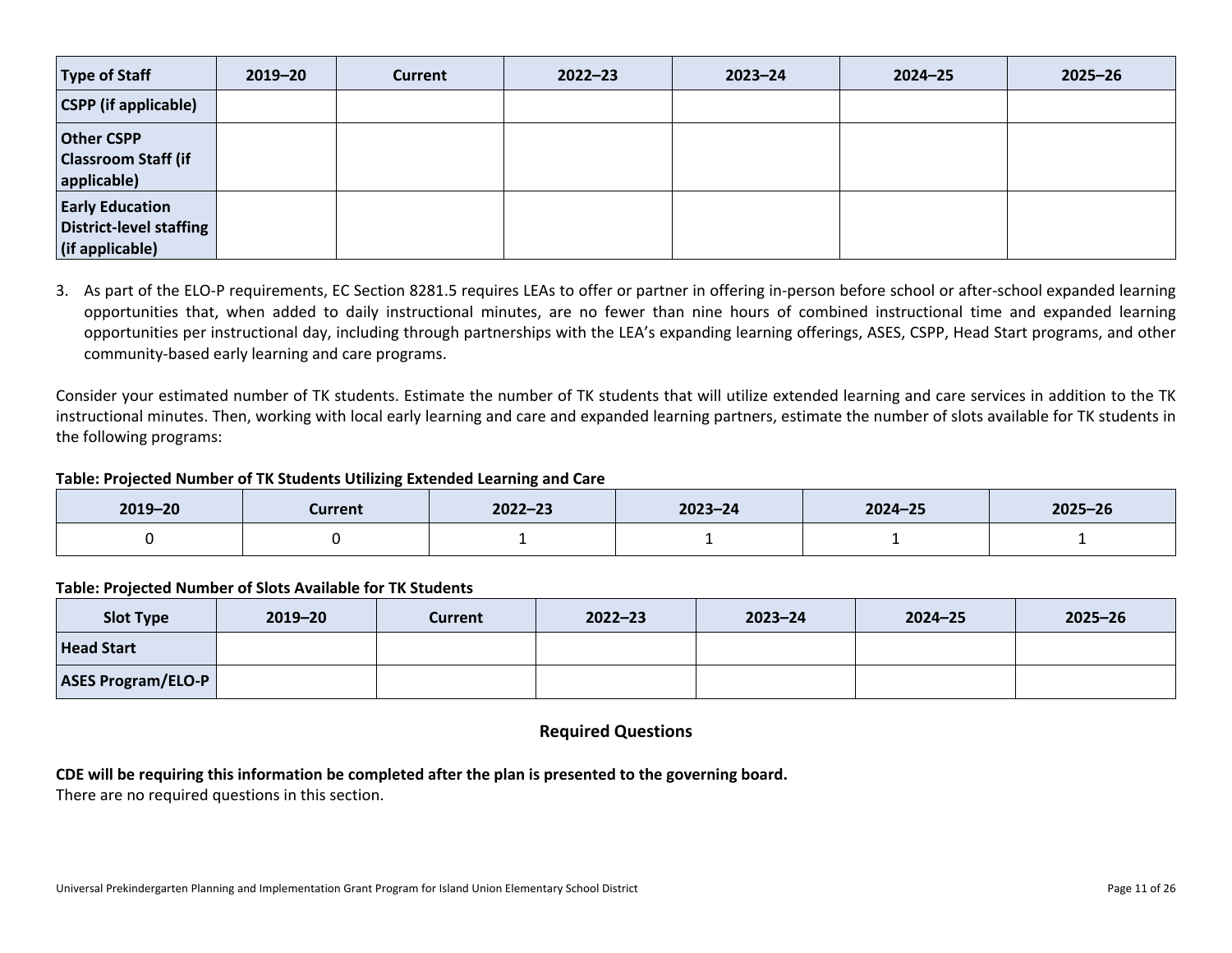#### <span id="page-11-0"></span>**Focus Area A: Vision and Coherence**

In order to provide equity of access for all students and their families, it is vital for the LEA, in partnership with early learning and care programs, to develop a coherent educational system that begins with UPK, includes access to TK and other options for all four-year-old children, and provides nine hours of programming per day through a combination of instructional time and extended learning and care opportunities for those families who choose this option.

In planning for UPK, consider how the LEA's administrative structure will support school leadership in building connections between them and expanded learning programs as well as early learning and care programs (CSPP, Head Start, other subsidized or privately administered preschool and child care programs) to provide UPK programing and before school and after-school, intersession, and summer learning and care.

## <span id="page-11-1"></span>**Required Questions**

#### **CDE will be requiring this information be completed after the plan is presented to the governing board.**

1. Which of the following model(s) of service delivery does the LEA plan to implement for UPK for all four-year-old children, including classes fully inclusive of children with disabilities, to provide access to the least restrictive environment for learning? [select all that apply]

TK offered at all sites

- 2. Does the LEA plan to implement full-day TK, part-day TK, or both? [select one] Part Day TK
- 3. Describe how the model(s) of service delivery selected in the preceding two questions will be implemented across the LEA's sites and why.

We will have 8:00 - 12:00 combination class with the regular kindergarten class with a teacher and two aides, one for TK and one to support K. They will have the same recess and lunch.

- 4. Does the LEA plan to begin operating a CSPP or expand its current CSPP contract? [select one] No - the LEA has no plans to begin or expand a CSPP contract in future years
- 5. If the LEA answered yes in question four, what age of children does the LEA plan to serve through a CSPP contract? [select all that apply]
- 6. Please indicate if the LEA plans to serve students eligible for early admittance TK, for children whose fifth birthday occurs after the enrollment date for the year of implementation (see implementation timeline above)?
- a. 2022–23 (Birthdays February 3 or after) [select one] No
- b. 2023–24 (Birthdays April 3 or after) [select one] No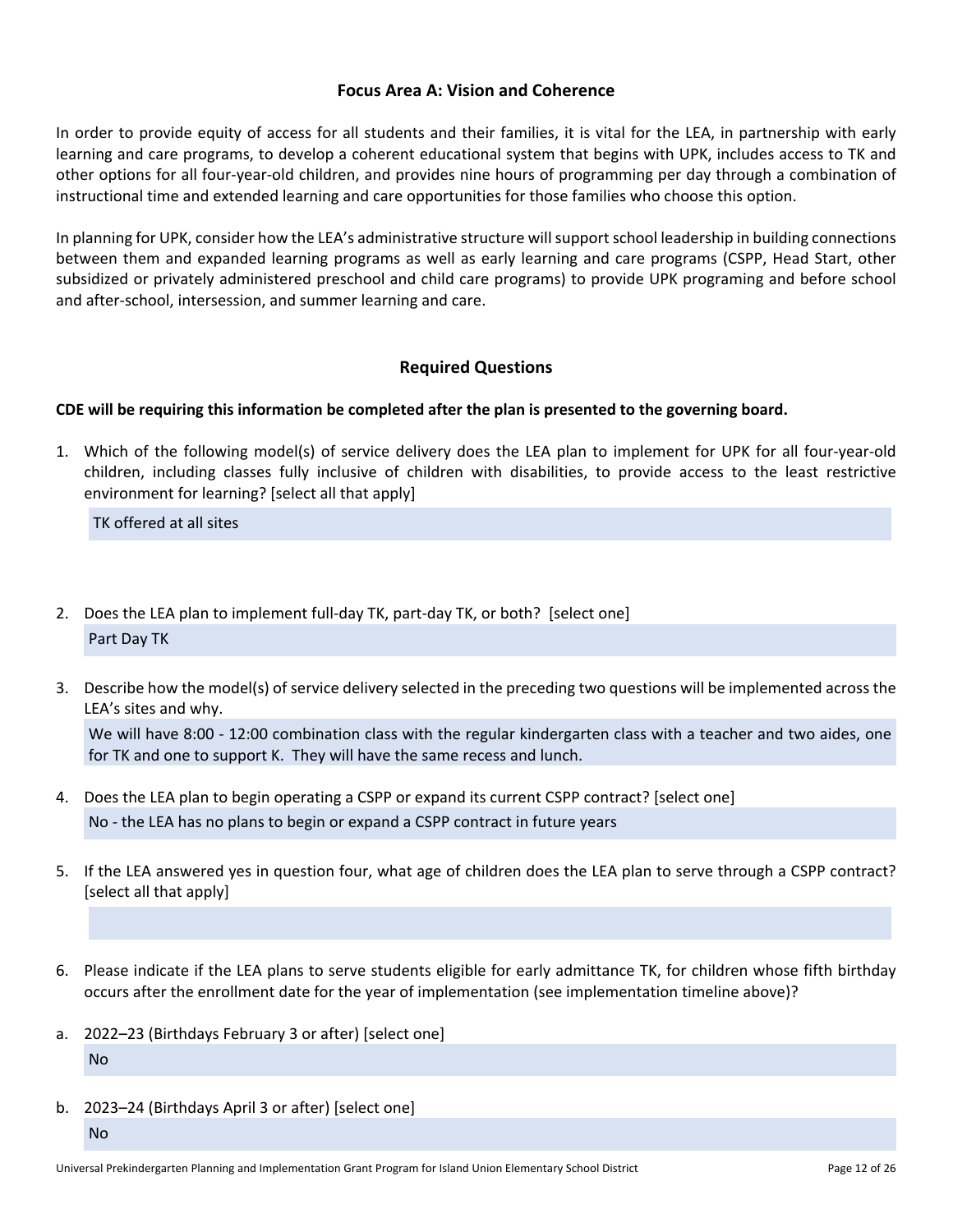c. 2024–25 (Birthdays June 3 or after) [select one]

No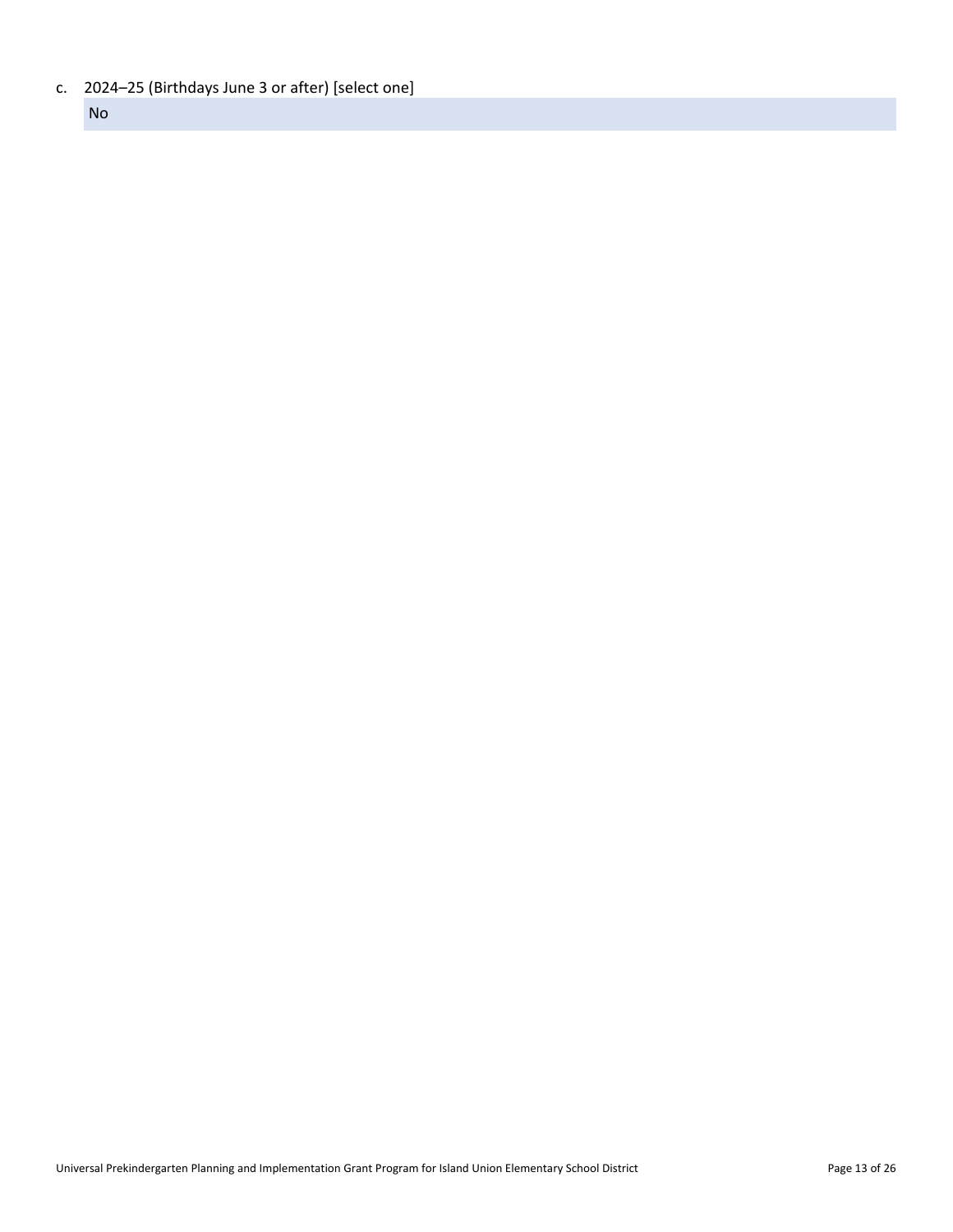## <span id="page-13-0"></span>**Focus Area B: Community Engagement and Partnerships**

To successfully implement UPK and create a P–3 continuum, LEAs will need to cultivate relationships and collaborate with both internal and external partners.

#### <span id="page-13-1"></span>**Required Questions**

#### **CDE will be requiring this information be completed and submitted to the CDE after the plan is presented to the governing board.**

1. Identify which of the following opportunities the LEA implemented to obtain public input on the UPK Plan. [Select all that apply]

Parent Teacher Association Meetings English Learner Advisory Committee (ELAC) Special Education Local Plan Area (SELPA) School Site Council Hosting meet and greets with the early learning and care community District English Learner Advisory Committee (DELAC)

2. Select which programs the LEA plans to combine with the TK instructional day to offer a minimum of nine hours per day of programming (instructional day plus programming) for children whose families opt in for extended learning and care. [select all that apply]

Expanded learning programs on an LEA site (ASES, 21st Century Community Learning Centers [21st CCLC], ELO-P)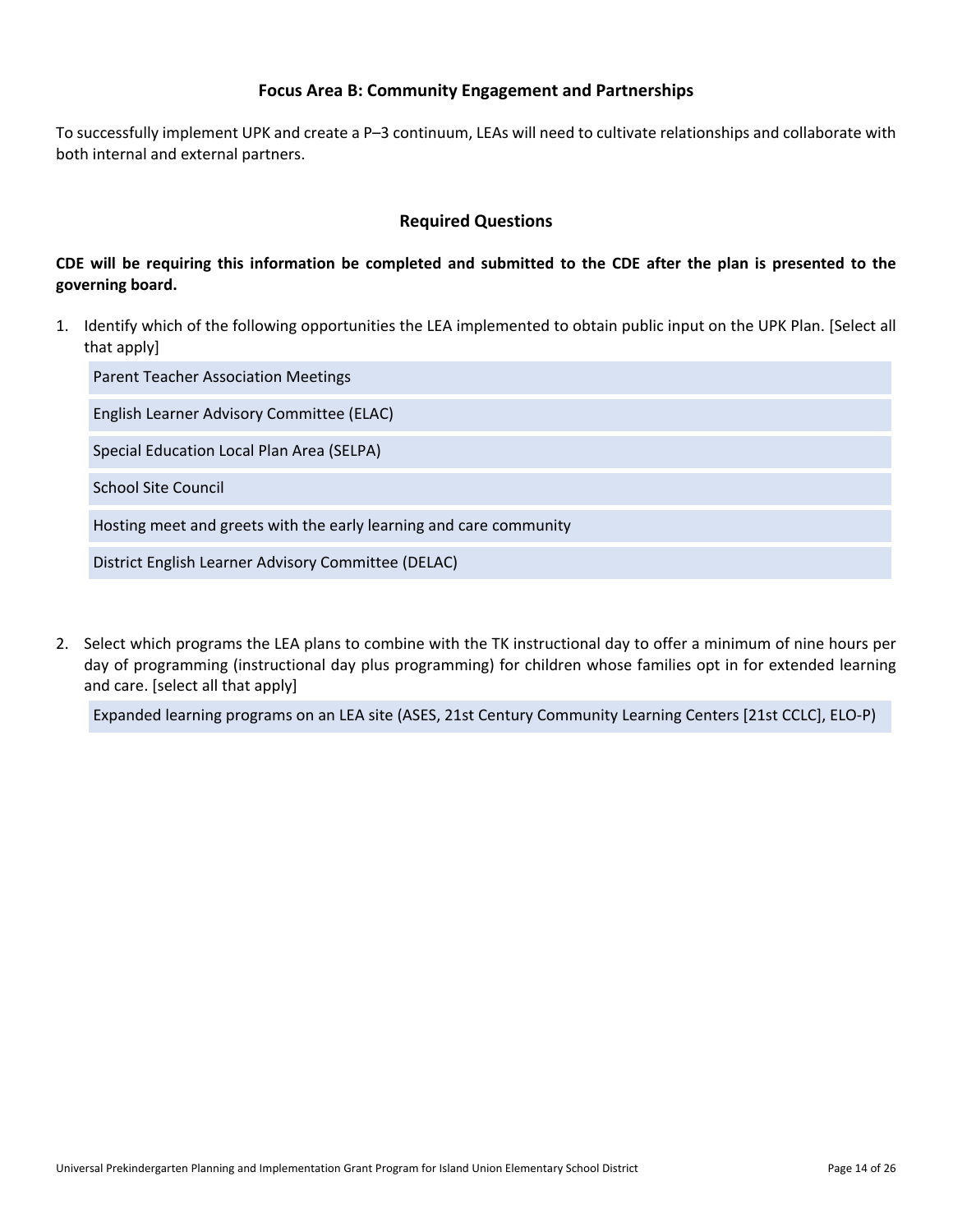# <span id="page-14-0"></span>**Focus Area C: Workforce Recruitment and Professional Learning**

Based on the projected enrollment and needs described in Focus Area A, LEAs should create a plan to recruit, train, and support the new TK, preschool, early learning and care, and expanded learning staff needed to support full-day early education options for all children the year before kindergarten.

(Note: All LEAs will need to plan for workforce development considerations as part of this planning work. There is a separate \$100 million allocation for the Prekindergarten Planning and Implementation Grant – Competitive, also known as the Early Education Teacher Development Grant, that will be competitively awarded and is not part of this planning template.)

EC Section 48000(g)(4) specifies that credentialed teachers who are first assigned to a TK classroom after July 1, 2015, have, by August 1, 2023, one of the following:

- a. At least 24 units in early childhood education, or childhood development, or both.
- b. As determined by the LEA employing the teacher, professional experience in a classroom setting with preschool age children that is comparable to the 24 units of education described in subparagraph (a).
- c. A Child Development Teacher Permit issued by the CTC.

EC Section 8295 specifies that teachers in CSPP shall either possess a permit issued by the CTC authorizing service in the care, development, and instruction of children in a child care and development program; or meet the following criteria:

- a. Possess a current credential issued by the CTC authorizing teaching service in elementary school or a single subject credential in home economics; and
- b. Possess twelve units in early childhood education or child development, or both, or two years' experience in early childhood education or a child care and development program.

# <span id="page-14-1"></span>**Required Questions**

#### **CDE will be requiring this information be completed after the plan is presented to the governing board.**

1. Which of the following strategies does the LEA intend to use to support diverse and effective prospective TK teachers, including multilingual educators, to earn a Multiple Subject Teaching Credential? [select all that apply]

Partner with one or more local Institutions of higher education (IHEs) or the COE to help support teachers holding less than a full credential to complete requirements to earn a preliminary Multiple Subject Teaching Credential

Partner with a COE to provide other services to candidates seeking to earn a multiple subject credential

2. Which of the following strategies does the LEA intend to employ to support diverse and effective prospective TK teachers, including multilingual educators, to meet the requirements under EC Section 48000(g)(4)? [select all that apply]

Partner with an IHE or COE to operate cohort models for LEA teachers earning 24 units

Universal Prekindergarten Planning and Implementation Grant Program for Island Union Elementary School District Page 15 of 26 Page 15 of 26 3. Which of the following strategies does the LEA intend to employ to support diverse and effective prospective CSPP teachers, including multilingual educators, to obtain a Child Development Teacher Permit [select all that apply]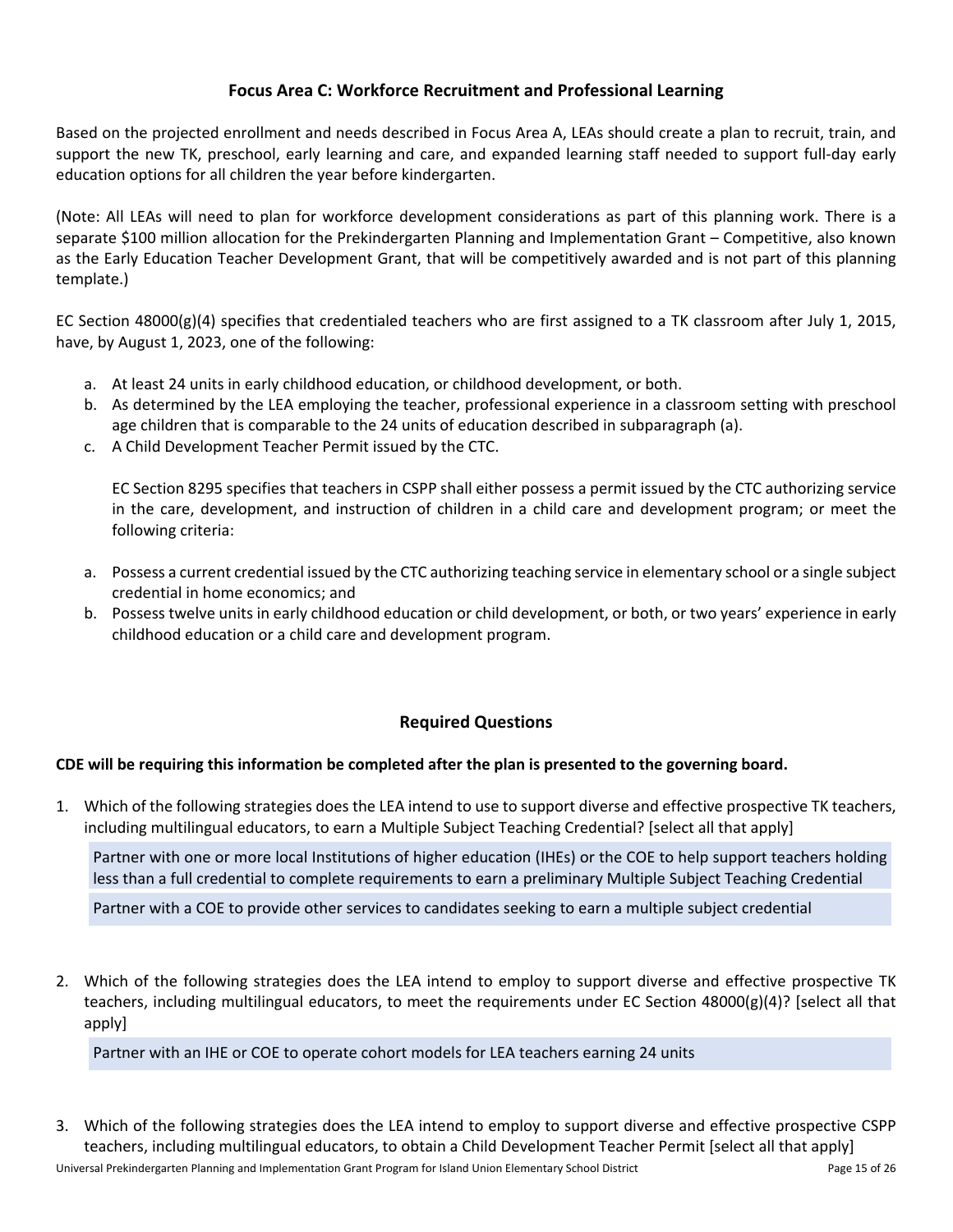None of the above, the LEA is not planning to support prospective CSPP educators in obtaining a Child Development Teacher Permit

4. On which child observational assessments does the LEA intend to offer professional learning to TK, CSPP, and other early education teachers during the 2022–23 school year? [select all that apply]

The LEA does not plan to offer professional learning on child observational assessments

5. On what topics does the LEA intend to offer professional learning regarding early childhood education to site leaders and principals? [select all that apply]

Creating developmentally-informed environments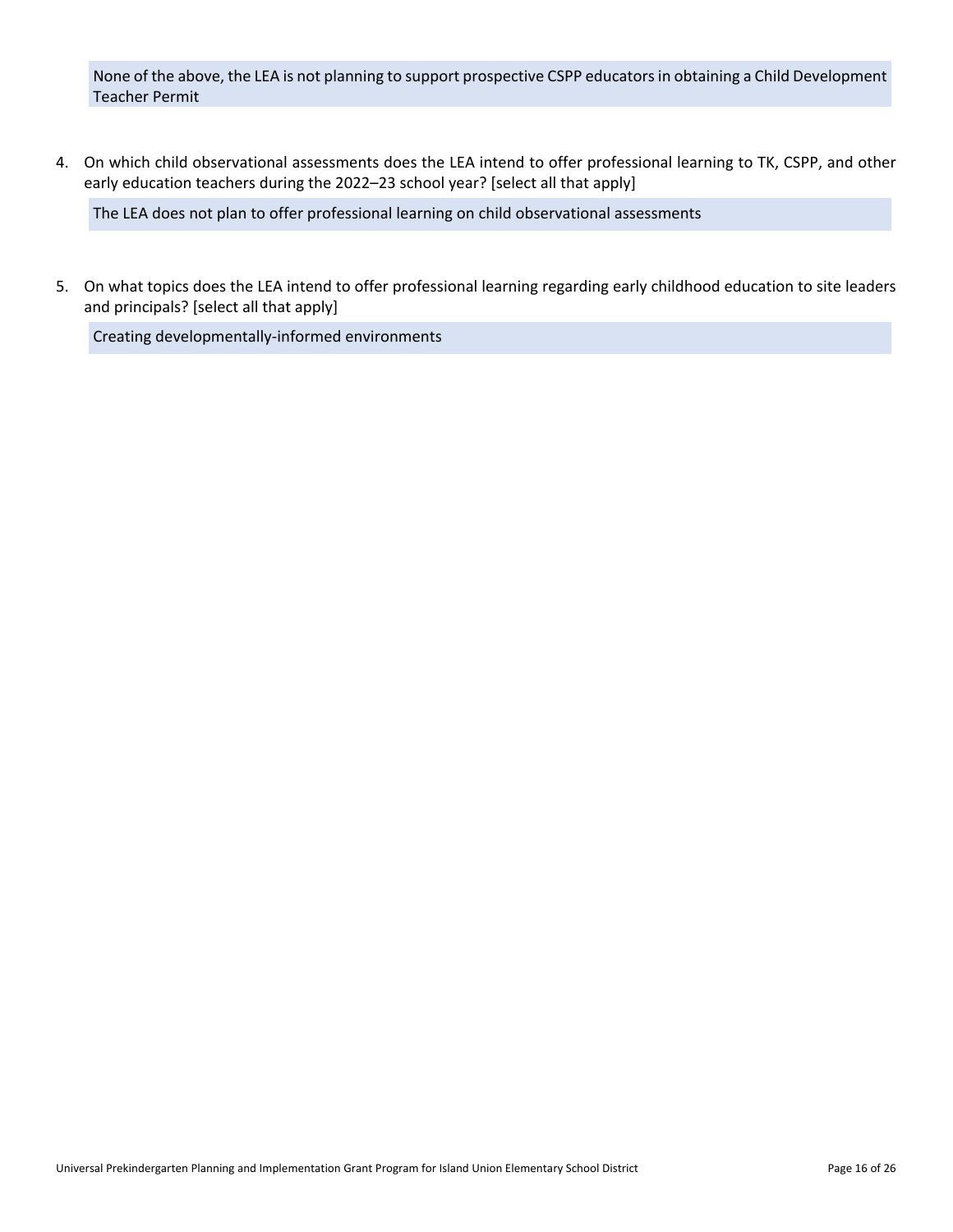## <span id="page-16-0"></span>**Focus Area D: Curriculum, Instruction, and Assessment**

It is critical for each LEA and preschool program partner to plan for how they will develop or select curriculum or curricula that are developmentally-informed and aligned with the strengths of all students, including multilingual students and students with disabilities, as well as how they will ensure curricula are implemented with fidelity to support intentional, quality instruction for all students. LEAs and preschool program partners should consider how they will provide coherent, culturally- and linguistically-responsive UPK curriculum or curricula anchored in the California Preschool Learning Foundations (https://www.cde.ca.gov/sp/cd/re/psfoundations.asp) and the California Preschool Curriculum Frameworks (https://www.cde.ca.gov/sp/cd/re/psframework.asp) to support the development of skills across the domains outlined in those documents.

## <span id="page-16-1"></span>**Required Questions**

#### **CDE will be requiring this information be completed after the plan is presented to the governing board.**

1. Does the LEA plan to provide any of the following language model(s) for TK students? [select all that apply]

None

2. If the LEA administers CSPP, does it plan to provide any of the following language model(s) for CSPP students? [select all that apply]

None

3. Identify methods the LEA plans to use to support the development of social-emotional learning and executive function skills through specific instruction in these areas and by embedding and reinforcing this instruction in all curriculum areas. [select all that apply]

Designing developmentally-appropriate learning environments to allow for individual and group activities that promote social-emotional learning and executive function skills (for example, use students' pictures or words in daily routines, feelings charts)

Promote learning through play as a context for social and emotional development, including social play with teachers and peers in small or large group settings

Use developmental observations to identify children's emerging skills and support their development through daily interactions

Development of lesson plans or use of a curriculum that includes specific and targeted social-emotional learning and executive function activities throughout the day of instruction

4. What instructional practices does the LEA plan to implement to support children with disabilities in UPK programming? [select all that apply]

Provide adaptations to instructional materials

Provide specialized services (for example, occupational therapy, physiotherapy, speech and language pathology therapy) in the classroom with peer models

Implement social-emotional strategies, such as the Pyramid Model, CSEFEL, and others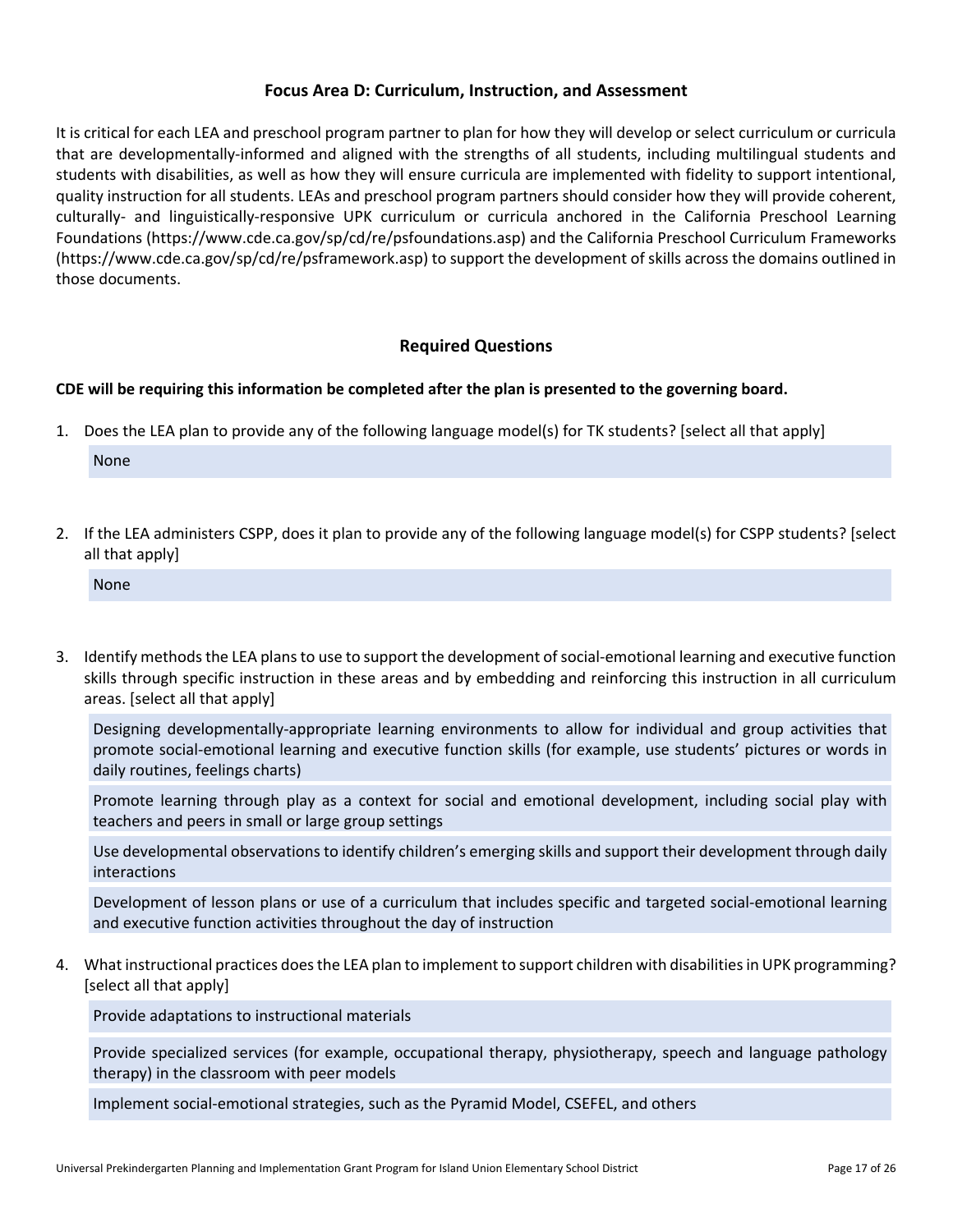5. What assessments does the LEA plan to use in TK or kindergarten? [select all that apply]

Unsure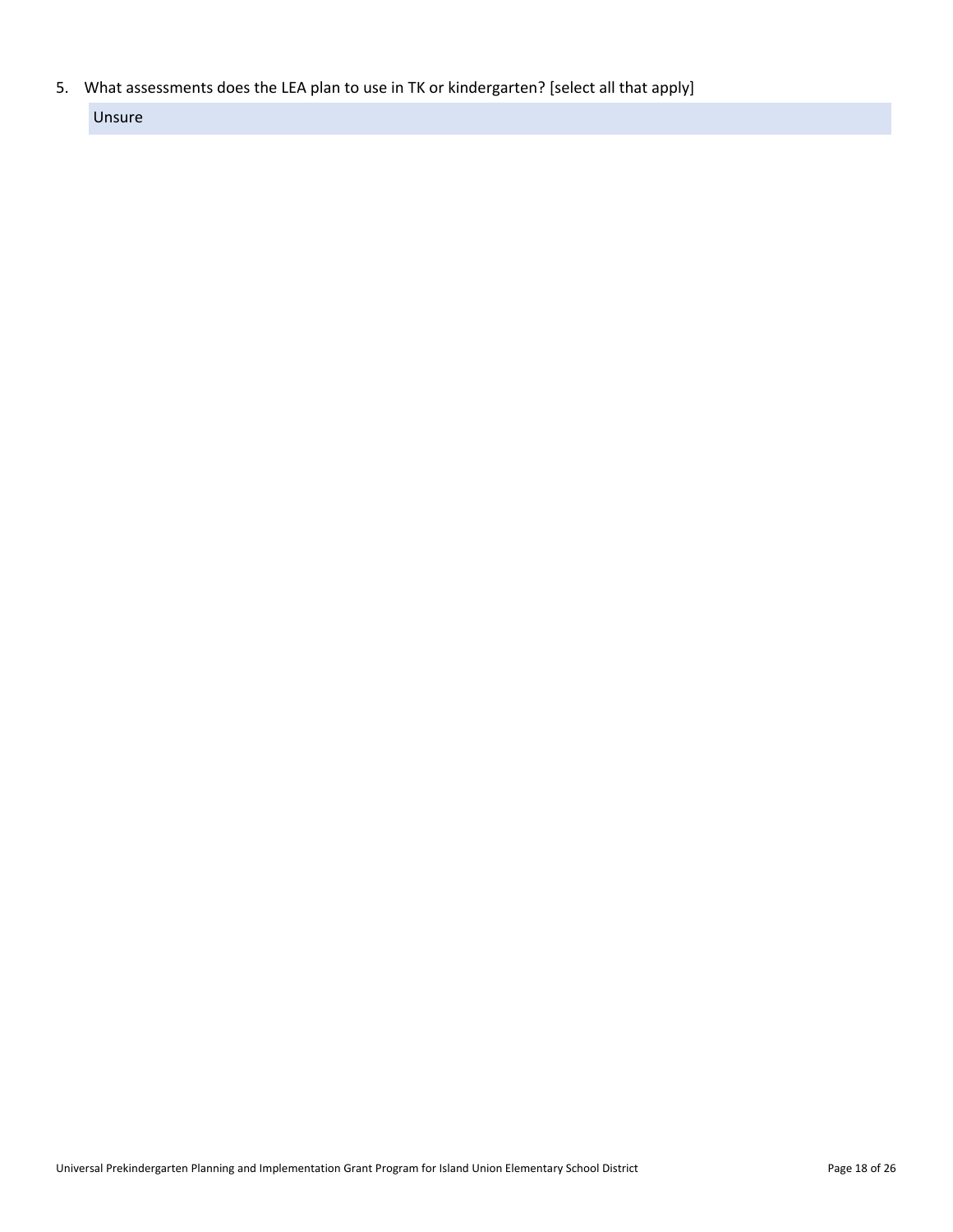## <span id="page-18-0"></span>**Focus Area E: LEA Facilities, Services, and Operations**

It is critical to ensure that LEA facilities, services, and operations are thoughtfully aligned to support the implementation of UPK and movement towards a P–3 continuum. It is also critical for early education programs currently operating to continue to be a part of California's mixed-delivery system by creating shared space, blending funding and coordinating service delivery.

#### **For Facilities:**

For facilities planning, draw on the Projected Enrollment and Needs Assessment section of this document and the LEA's Facilities Master Plan. The objectives of this section are to identify the availability of space for UPK, the adequacy of available space to meet the kindergarten facilities standards for meeting the needs of young children, and, if needed, to update the Facilities Master Plan to address any unmet need for developmentally-appropriate space.

#### <span id="page-18-1"></span>**Required Questions**

#### **CDE will be requiring this information be completed after the plan is presented to the governing board.**

1. To support an overall increase in UPK access, what efforts does the LEA plan to make to prevent the displacement of any early education programs on LEA campuses, including both LEA-administered and non-LEA-administered programs?

We do not have another early education program.

2. Does the LEA have adequate classroom space to meet the Projected Enrollment of TK students listed in the Projected Enrollment and Needs Assessment section of this document, for the respective implementation year? [multiple choice]

Yes

- i. If no, how many more classrooms does the LEA need? [identify number, open response]
- ii. If no, how might the LEA provide classrooms in the timeframe needed? [describe, open response]
- 3. Does the space meet the kindergarten standards described in California Code of Regulations, Title 5, Section14030(h)(2)? [multiple choice]

Yes

- i. If no, what modifications need to be made? What resources are needed to make them? ( See Facilities Grant Program Funding at https://www.dgs.ca.gov/OPSC/Services/Page-Content/Office-of-Public-School-Construction-Services-List-Folder/Access-Full-Day-Kindergarten-Facilities-Grant-Program-Funding) [describe, open response]
- 4. Does the space contain necessary adaptive equipment, assistive technology, or other accommodations to ensure children with disabilities have access to education in the least restrictive environment? [multiple choice]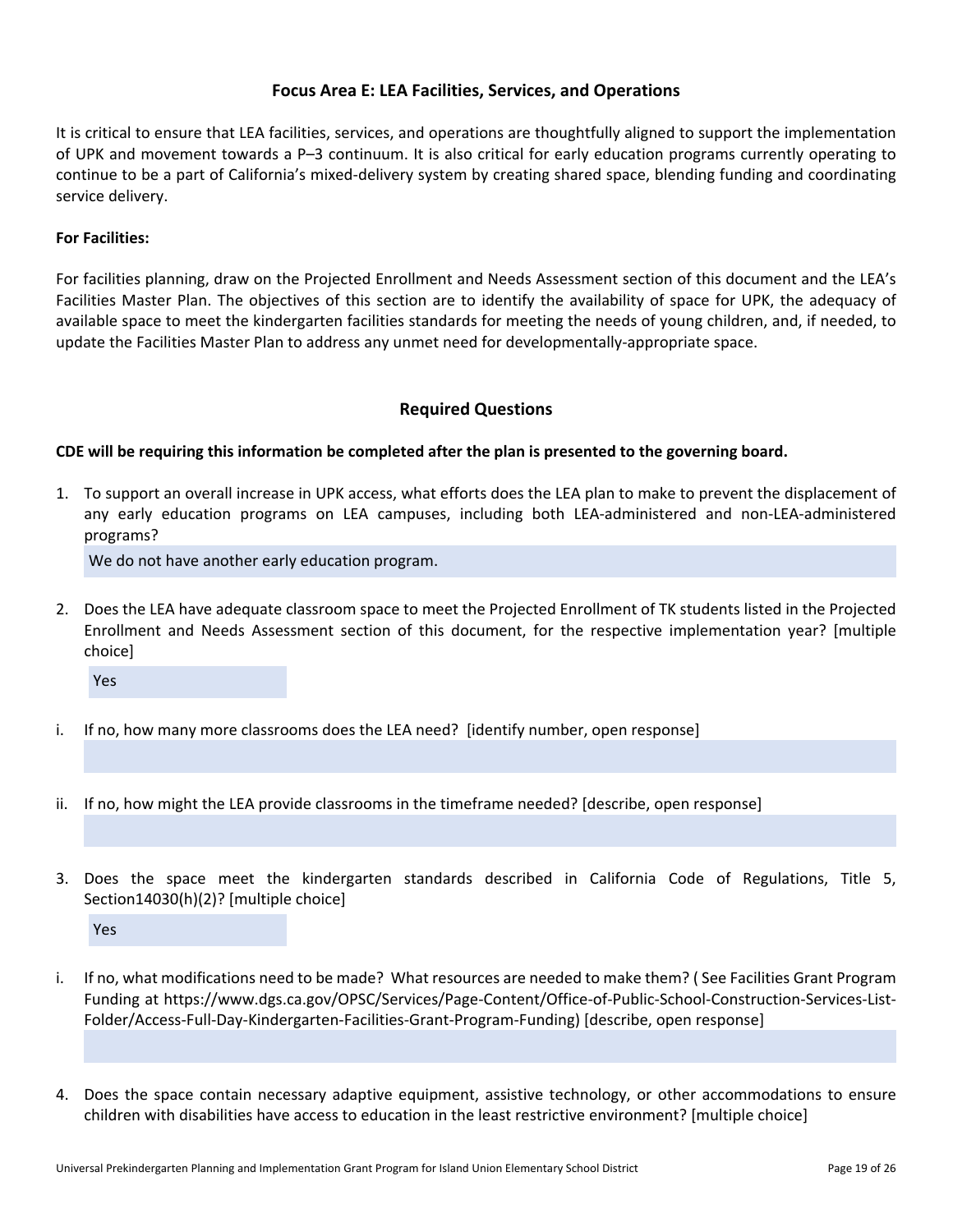No

i. If no, what modifications need to be made? What resources are needed to provide equipment or accommodations? [describe, open response]

The space may not have the equipment for future needs therefore we will present the accommodations or equipment as the needs arise.

- 5. Does the LEA's Facilities Master Plan adequately address the need for UPK programming? [multiple choice] Yes
- i. If no, what process will the LEA use to update the Facilities Master Plan to accommodate future TK and early education programming? [describe, open response]
- 6. In which of the following areas does the LEA intend to make updates to facilities? [select all that apply] None of the above
- 7. What transportation will the LEA offer to children enrolled in TK? [select all that apply] Transportation to and from the TK program
- 8. Will the LEA offer transportation to transport TK children to extended learning and care opportunities that are at other sites than the one the child is enrolled at for TK? We currently are not planning on using another site.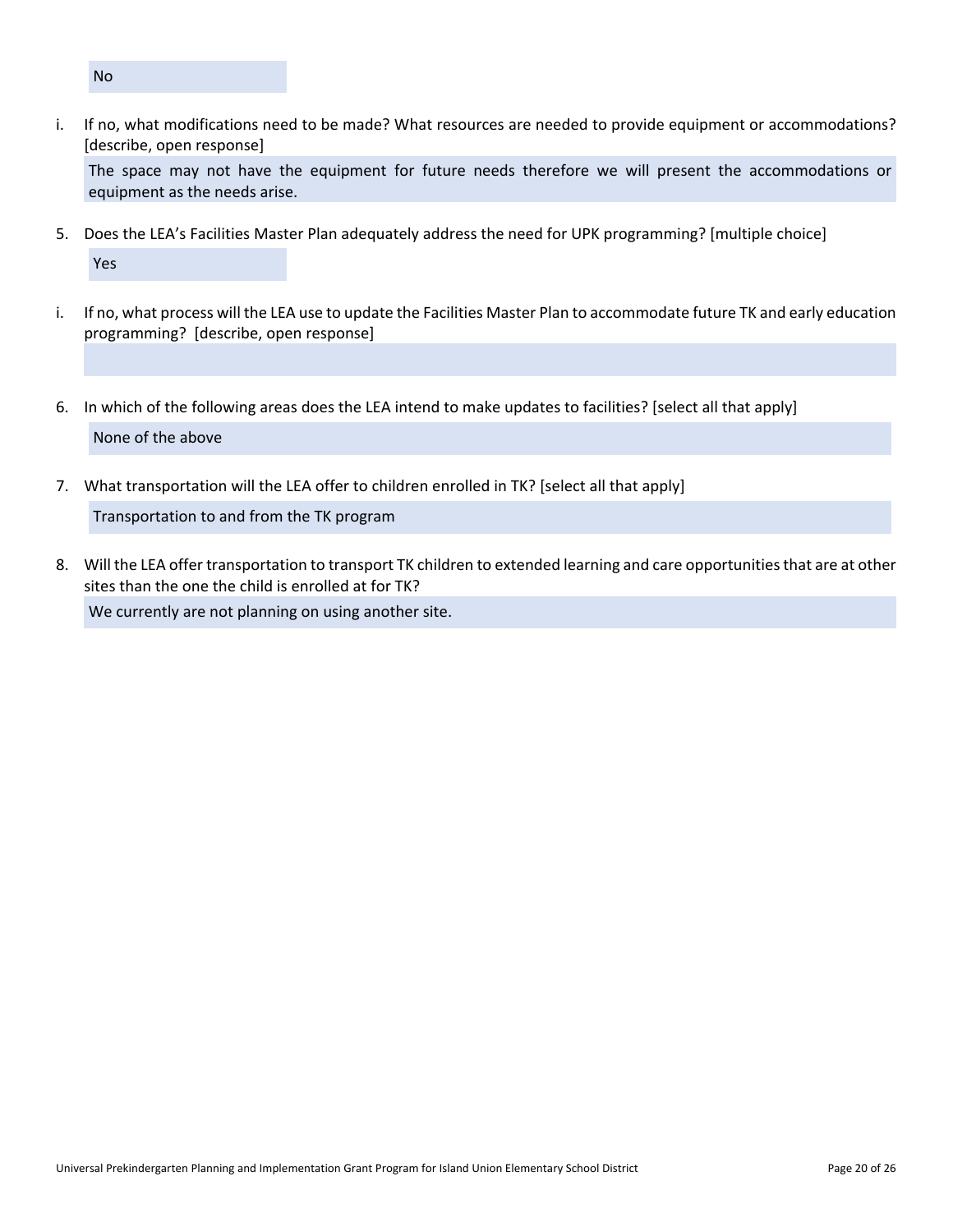## <span id="page-20-0"></span>**Technical Assistance Questions**

The CDE is collecting information on the type(s) and topics of technical assistance that LEAs need to support implementation of a robust UPK Plan and effective UPK program. This information will be used to leverage existing resources and inform future technical assistance opportunities provided by CDE partners, including COEs, to help ensure that the needs of LEAs are met.

The following questions are optional. However, unlike the recommended questions included in Focus Areas A through E, the CDE will be collecting any information that LEAs wish to provide in response to these questions via the survey that the CDE administers to collect the required data questions above.

- 1. What technical assistance would be most helpful related to projecting enrollment and assessing needs? [select all that apply]
- 2. What technical assistance would be most helpful related to the elements included in Focus Area A: Vision and Coherence? [select all that apply]
- 3. What technical assistance would be most helpful related to the elements included in Focus Area B: Community Engagement and Partnerships? [select all that apply]
- 4. What technical assistance would be most helpful related to the elements included in Focus Area C: Workforce Recruitment and Professional Learning? [select all that apply]
- 5. What technical assistance would be most helpful related to support for professional learning opportunities on specific topics? [select all that apply]
- 6. What technical assistance would be most helpful related to support for specific professional learning delivery mechanisms? [select all that apply]
- 7. What technical assistance would be most helpful related to the elements included in Focus Area D: Curriculum, Instruction, and Assessment [select all that apply]
- 8. What technical assistance would be most helpful related to implementing hands-on, interactive, and developmentallyinformed early education experiences for UPK students? [select all that apply]
- 9. What technical assistance would be most helpful related to the elements included in Focus Area E: LEA Facilities, Services, and Operations? [select all that apply]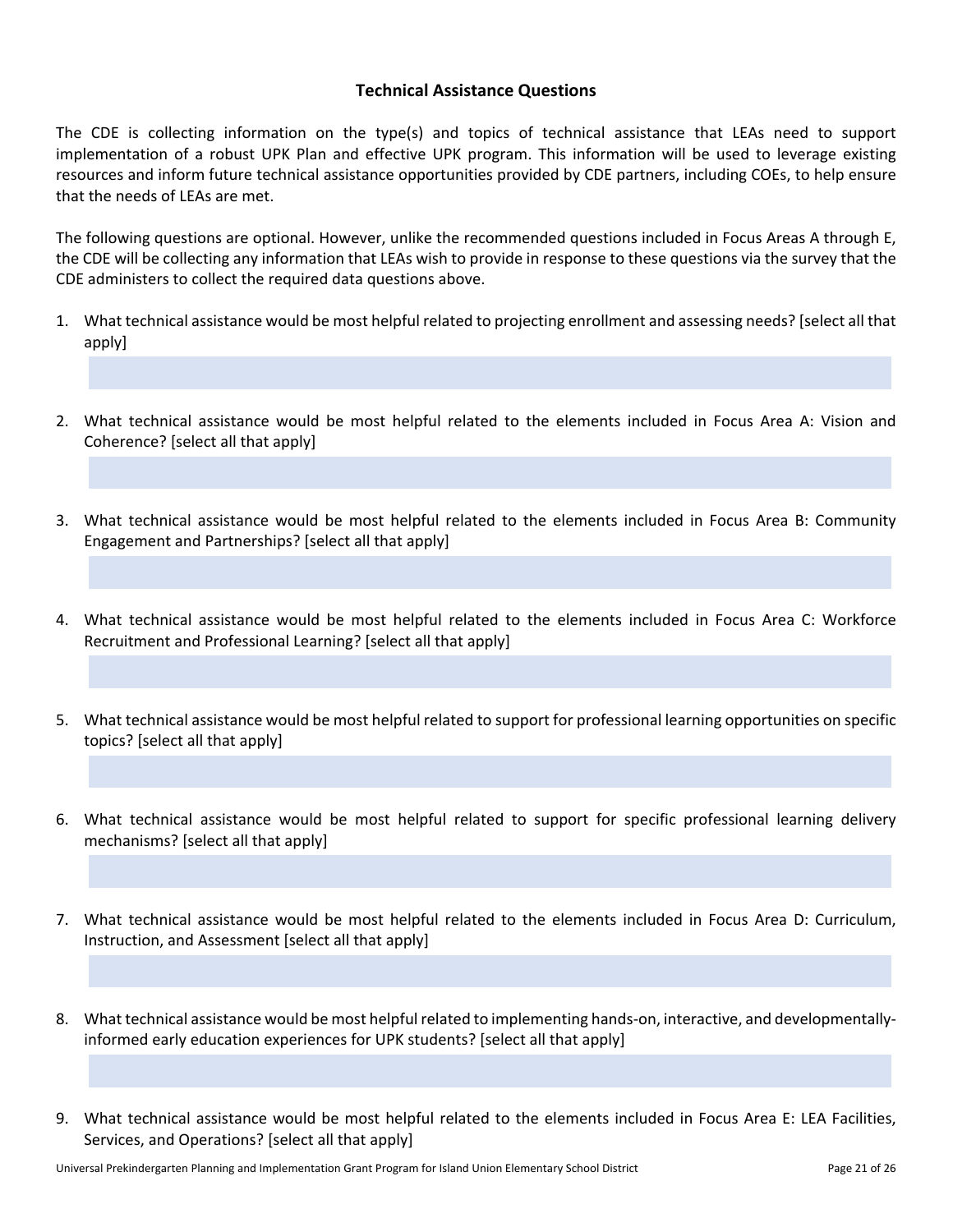Universal Prekindergarten Planning and Implementation Grant Program for Island Union Elementary School District Page 22 of 26 Page 22 of 26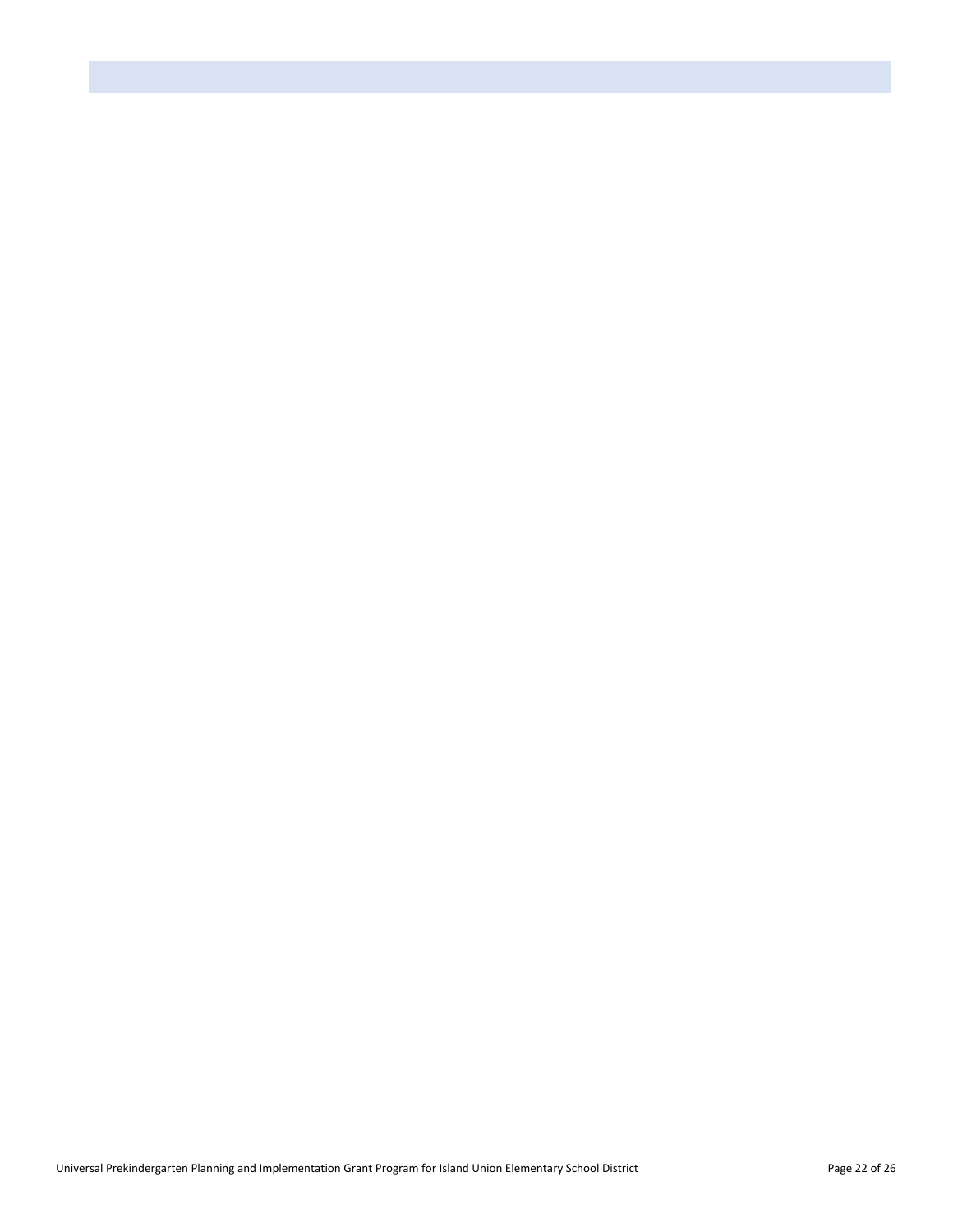## <span id="page-22-0"></span>**Appendix I - Definitions**

The following definitions are critical for UPK planning efforts. Additional terms and definitions can be found in the Guidance Document:

- **Preschool through Third Grade (P–3):** P–3 is a continuum of learning from preschool through third grade that can be supported by intentional practices at the classroom, school, and leadership levels that align curricula, assessment, and professional learning opportunities to ensure instruction builds on the knowledge and skills that children acquire as they transition across grades and settings.
- **Universal prekindergarten (UPK):** UPK refers to universal TK as well as the expanded CSPP, Head Start, and early childhood special education services that families can choose from to create rich early learning opportunities for all three- and four-year-old children during the year or two years before kindergarten. In high-needs neighborhoods, the CDE strongly encourages LEAs to consider pairing TK programs with access to Head Start and CSPP for age- and income-eligible three- and four-year-old children to further bolster program quality, either through the LEA's own Head Start or CSPP program or via a contract partnership with a CBO that administers a Head Start or CSPP.
- **Transitional kindergarten (TK):** TK means the first year of a two-year kindergarten program, serving four-year-old children regardless of income that uses a modified kindergarten curriculum that is age- and developmentallyappropriate (EC Section 48000 [d]).
- **Universal transitional kindergarten (UTK):** UTK refers to the expansion of TK by 2025–26 to serve all four-yearold children by September 1 of each year, regardless of income, providing a year of rich learning opportunities the year before kindergarten that families can choose from as part of California's public education system.
- **California State Preschool Program (CSPP):** CSPP is the largest state-funded preschool program in the nation. CSPP includes both part-day and full-day services to eligible three- and four-year-old children. CSPP provides a core class curriculum that is developmentally, culturally, and linguistically appropriate for the children served. The program also provides meals and snacks to children, parent education, referrals to health and social services for families, and staff development opportunities to employees. The program is administered through LEAs, colleges, community-action agencies, local government entities, and private, nonprofit agencies.
- **Expanded learning:** This includes before school, after-school, summer, or intersession learning programs that focus on developing the academic, social, emotional, and physical needs and interests of pupils through handson, engaging learning experiences. It is the intent of the Legislature that expanded learning programs are pupilcentered, results-driven, include community partners, and complement, but do not replicate, learning activities in the regular school day and school year.
- **Expanded Learning Opportunities Program (ELO-P):** ELO-P provides funding for after-school and summer school enrichment programs for TK through sixth grade. The ELO-P is defined as services provided in addition to the normal school day and school year operations, to provide full-day and full-year expanded learning programs to meet the needs of working families whose children are enrolled in TK through sixth grade and also provide expanded learning enrichment programming for students. A full day is defined as in-person before school or afterschool expanded learning opportunities that, when added to daily instructional minutes, are no fewer than nine hours of combined instructional time and expanded learning opportunities per instructional day. A full year includes a minimum of 30 days of programming in the summer and intersession for no fewer than nine hours of in-person expanded learning opportunities per day.
- **Early learning and care:** This refers to the continuum of programs serving children from birth to preschool or school entry, as well as extended care to support school-age children with before school and after-school care as well as vacation schedules. This includes general child care, Early Head Start and Head Start, community-based early learning and care programs, family child care providers, and family, friend, and neighbor care.
- **Extended learning and care:** This refers to the continuum of programs and services (early learning and care options and expanded learning options) available in addition to the normal school day and school year operations, to provide full-day and full-year care to meet the needs of working families whose children are enrolled in TK or kindergarten. A full day is defined as in-person before school or after-school programming or care that, when added to daily instructional minutes, provide no fewer than nine hours of combined instructional time and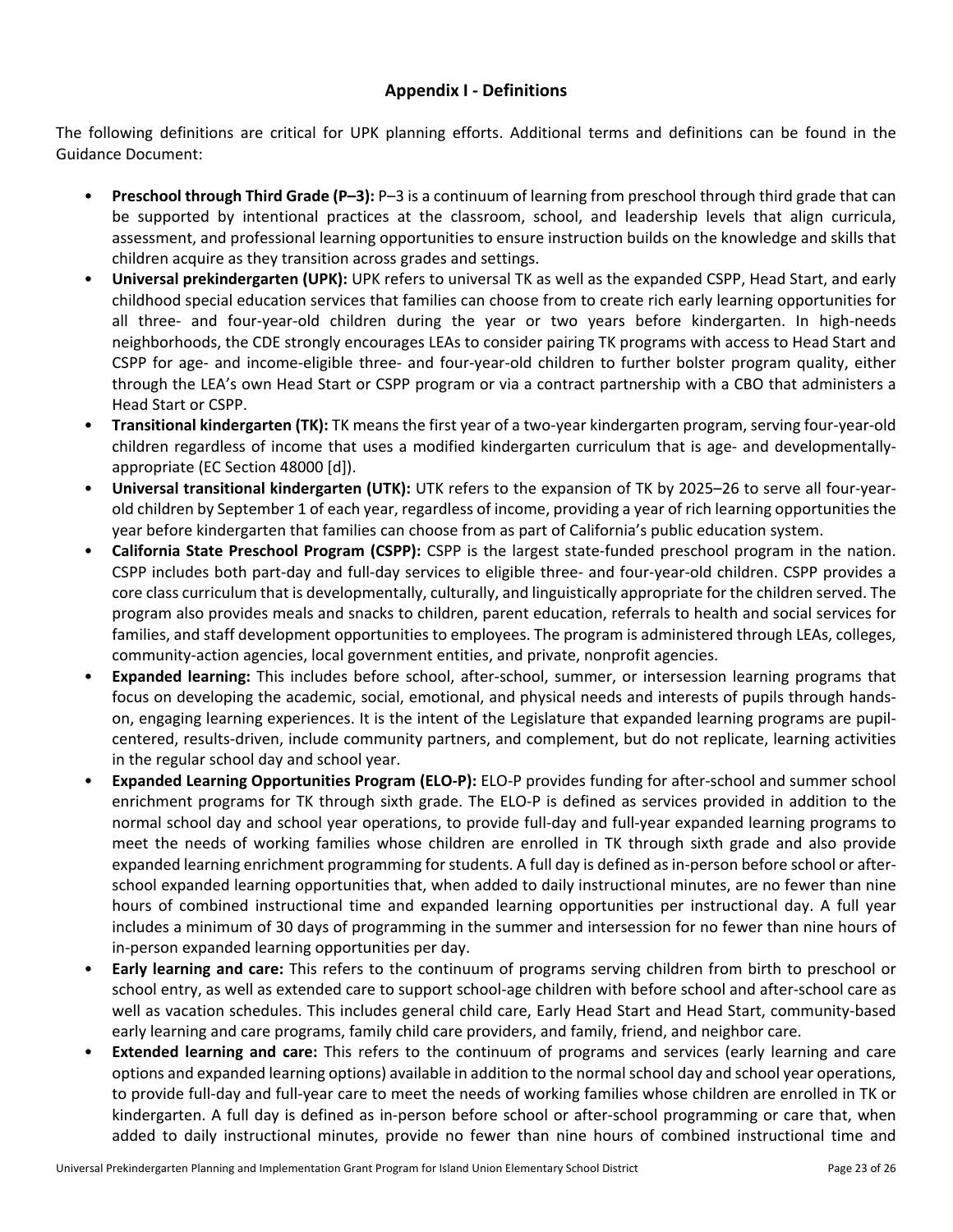expanded learning opportunities per instructional day. A full year includes a minimum of 30 days of programming in the summer and intersession for no fewer than nine hours of in-person expanded learning opportunities per day. Funding to support extended learning and care for children enrolled in TK includes the ELO-P and the CSPP, as specified in guidance provided by the CDE's Early Education Division. Additional subsidized care opportunities may be available to families who qualify, such as child care vouchers and the General Child Care School Age program.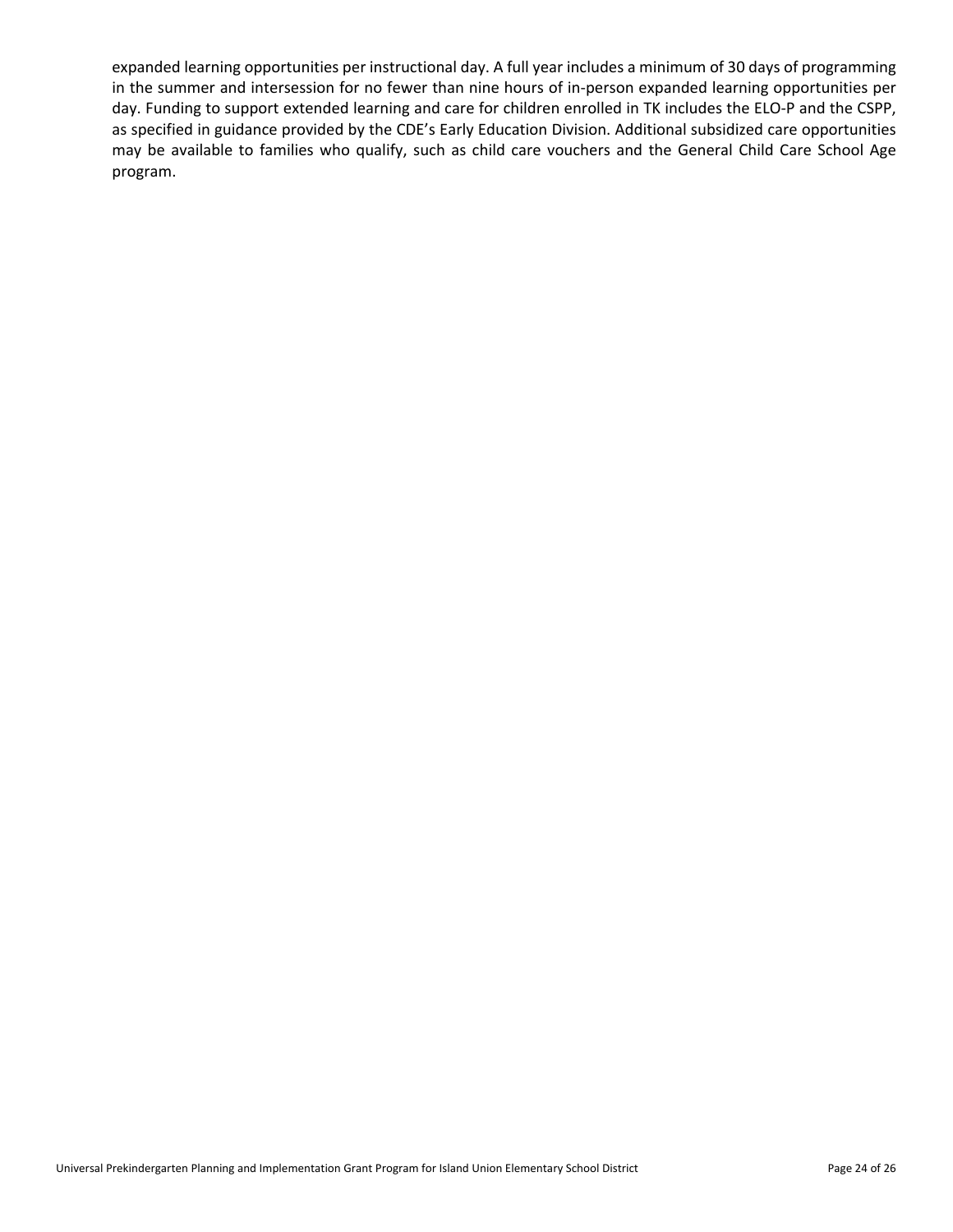## <span id="page-24-0"></span>**Appendix II - Additional Deeper Planning Questions**

This section includes optional planning questions for LEAs that are ready to develop more advanced UPK and P–3 plans.

These additional questions are designed to support the LEA's development of a more comprehensive local UPK Plan. LEAs can also use these questions as a tool for integrating UPK into existing LEA plans such as the LCAP. LEA's should assess their readiness to include any of these deeper planning questions in their initial planning process and reassess their readiness throughout the implementation of their UPK Plan.

# <span id="page-24-1"></span>**Focus Area A: Vision and Coherence**

- 1. If an LEA has a California State Preschool Plan (as part of the LEA's application for its CSPP contract) what updates would the LEA like to make to the LEA's program narrative to reflect implementation of TK?
- 2. Does the LEA plan to establish, maintain, and facilitate ongoing LEA leadership teams to focus on effective P–3 articulation and coordination throughout the LEA?
- 3. How will the LEA support sites in providing well-coordinated transitions for all P–3 students as they move through grade levels?
- 4. How does the LEA plan to communicate the importance of the P–3 continuum across a broad spectrum of audiences (including audiences internal and external to the district)?
- 5. Identify the processes and tools the LEA will use to strengthen understanding of early childhood development and facilitate communication between preschool and elementary school (including TK) teachers, principals, and administrators to support P–3 alignment?

#### <span id="page-24-2"></span>**Focus Area C: Workforce Recruitment and Professional Learning**

- 1. What strategies does the LEA plan to employ to recruit multilingual educators to teach in dual language programs?
- 2. How does the LEA plan to assess the implementation of its professional learning structures to ensure efficacy?

#### <span id="page-24-3"></span>**Focus Area D: Curriculum, Instruction, and Assessment**

8. Describe how the LEA plans to establish and maintain a coherent, culturally- and linguistically-responsive P–3 continuum to provide a strong integrated curriculum anchored in the California Preschool Learning Foundations and the California Preschool Curriculum Frameworks, California Common Core State Standards, and the Curriculum Frameworks.